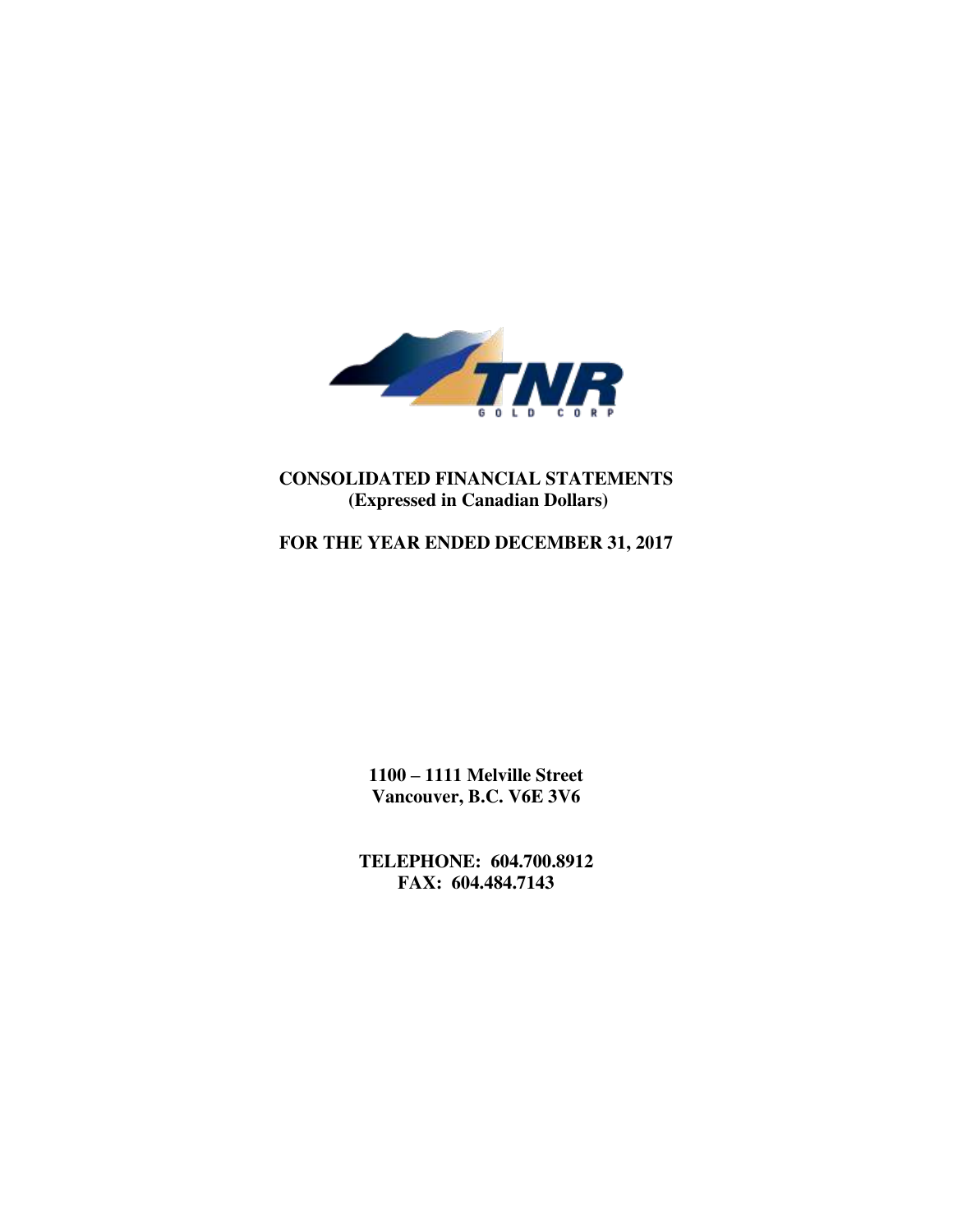# $\sum$ AVIDSON  $\&$  COMPANY LLP  $\_\_\_\_\$ Chartered Professional Accountants  $\_\_\_\$

## **INDEPENDENT AUDITORS' REPORT**

To the Shareholders of TNR Gold Corp.

We have audited the accompanying consolidated financial statements of TNR Gold Corp., which comprise the consolidated statements of financial position as at December 31, 2017 and 2016 and the consolidated statements of income (loss) and comprehensive income (loss), changes in shareholders' deficiency, and cash flows for the years then ended, and a summary of significant accounting policies and other explanatory information.

## *Management's Responsibility for the Consolidated Financial Statements*

Management is responsible for the preparation and fair presentation of these consolidated financial statements in accordance with International Financial Reporting Standards, and for such internal control as management determines is necessary to enable the preparation of consolidated financial statements that are free from material misstatement, whether due to fraud or error.

## *Auditors' Responsibility*

Our responsibility is to express an opinion on these consolidated financial statements based on our audits. We conducted our audits in accordance with Canadian generally accepted auditing standards. Those standards require that we comply with ethical requirements and plan and perform the audit to obtain reasonable assurance about whether the consolidated financial statements are free from material misstatement.

An audit involves performing procedures to obtain audit evidence about the amounts and disclosures in the consolidated financial statements. The procedures selected depend on the auditors' judgment, including the assessment of the risks of material misstatement of the consolidated financial statements, whether due to fraud or error. In making those risk assessments, the auditor considers internal control relevant to the entity's preparation and fair presentation of the consolidated financial statements in order to design audit procedures that are appropriate in the circumstances, but not for the purpose of expressing an opinion on the effectiveness of the entity's internal control. An audit also includes evaluating the appropriateness of accounting policies used and the reasonableness of accounting estimates made by management, as well as evaluating the overall presentation of the consolidated financial statements.

We believe that the audit evidence we have obtained in our audits is sufficient and appropriate to provide a basis for our audit opinion.

## *Opinion*

In our opinion, these consolidated financial statements present fairly, in all material respects, the financial position of TNR Gold Corp. as at December 31, 2017 and 2016 and its financial performance and its cash flows for the years then ended in accordance with International Financial Reporting Standards.



1200 - 609 Granville Street, P.O. Box 10372, Pacific Centre, Vancouver, B.C., Canada V7Y 1G6 Telephone (604) 687-0947 Davidson-co.com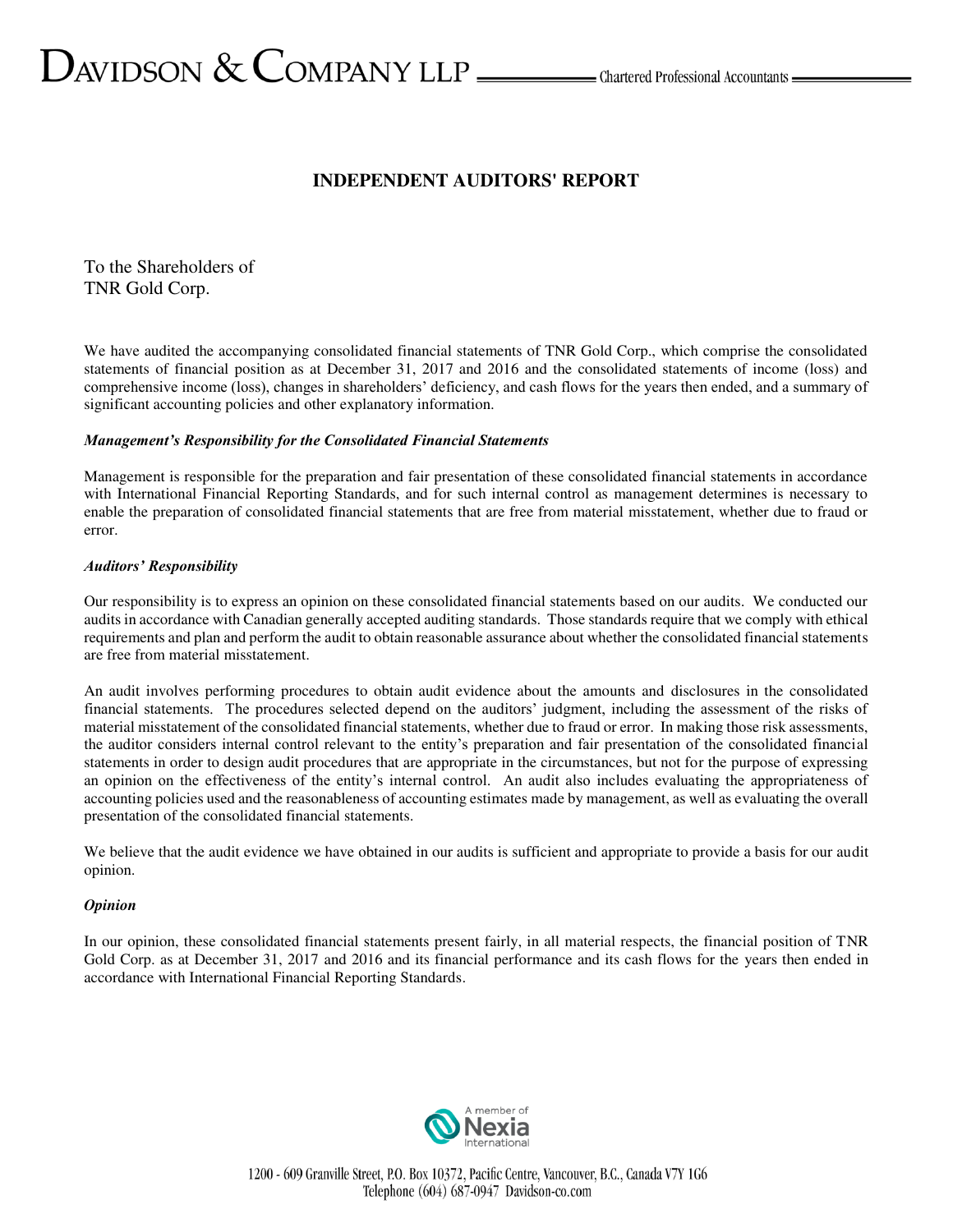## *Emphasis of Matter*

Without qualifying our opinion, we draw attention to Note 1 in the consolidated financial statements which describes conditions and matters that indicate the existence of a material uncertainty that may cast significant doubt about TNR Gold Corp.'s ability to continue as a going concern.

# **"DAVIDSON & COMPANY LLP"**

Vancouver, Canada Chartered Professional Accountants

April 30, 2018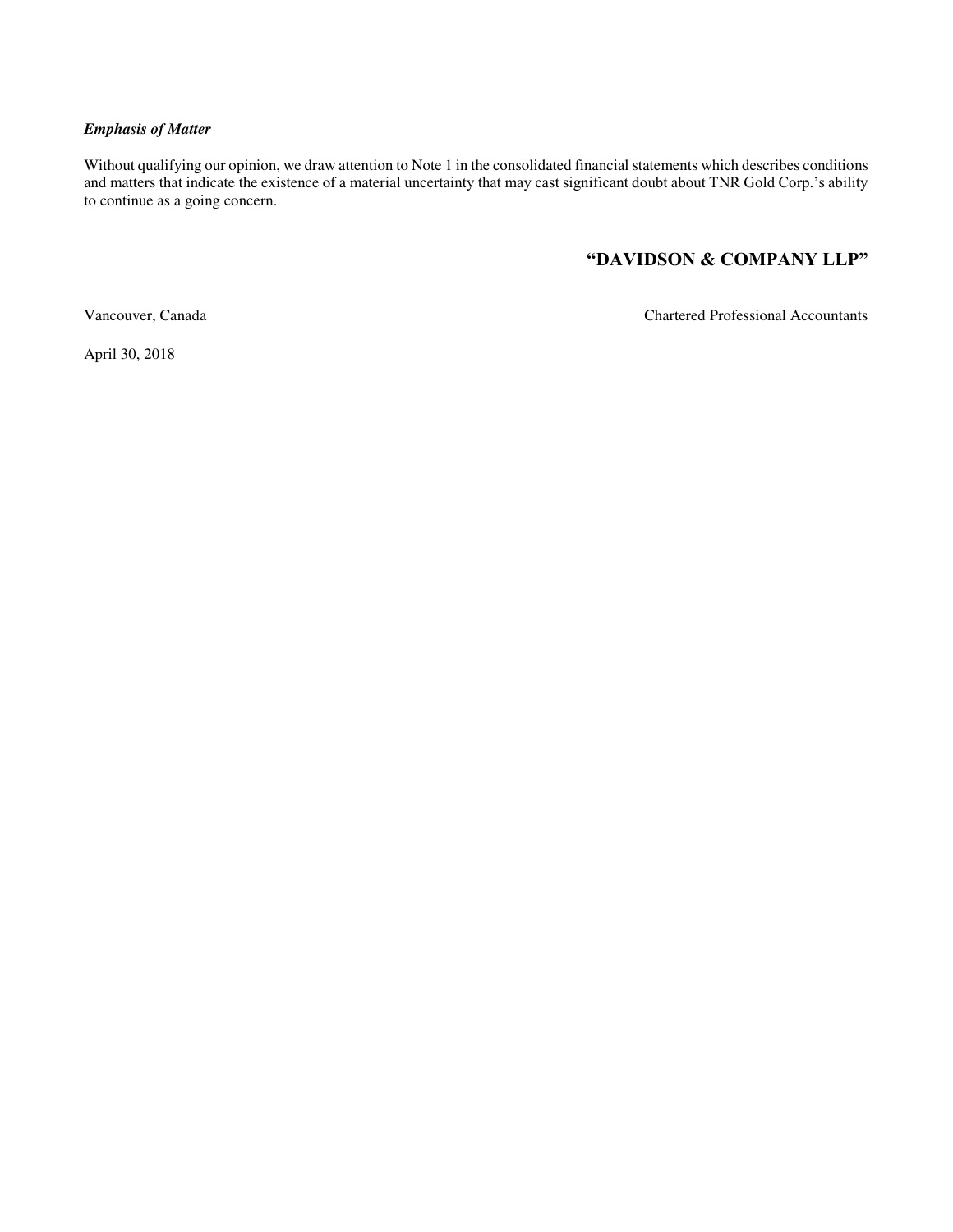## **TNR GOLD CORP.** CONSOLIDATED STATEMENTS OF FINANCIAL POSITION (Expressed in Canadian Dollars) AS AT DECEMBER 31

|                                                                                                                                            |                  | 2017                                                     |    | 2016                                                                |
|--------------------------------------------------------------------------------------------------------------------------------------------|------------------|----------------------------------------------------------|----|---------------------------------------------------------------------|
| <b>ASSETS</b>                                                                                                                              |                  |                                                          |    |                                                                     |
| <b>Current</b><br>Cash<br>Receivables (Note 4)<br>Prepaids<br>Marketable securities (Note 3)                                               | \$               | 2,521<br>14,729<br>10,440<br>1,538,532                   | \$ | 116,967<br>2,081                                                    |
|                                                                                                                                            |                  | 1,566,222                                                |    | 119,048                                                             |
| Convertible debenture receivable (Note 4)<br>Derivative asset (Note 4)<br><b>Investment in associate</b> (Note 5)                          |                  | 319,640<br>385,350                                       |    | 187,433                                                             |
| <b>Total assets</b>                                                                                                                        | \$               | 2,271,212                                                | \$ | 306,481                                                             |
| <b>LIABILITIES AND SHAREHOLDERS' DEFICIENCY</b>                                                                                            |                  |                                                          |    |                                                                     |
| <b>Current</b><br>Accounts payable and accrued liabilities (Note 9)                                                                        | $\mathbb{S}$     | 303,385                                                  | \$ | 714,518                                                             |
| Loan payable (Note 7)                                                                                                                      |                  | 4,669,653                                                |    | 3,891,378                                                           |
|                                                                                                                                            |                  | 4,973,038                                                |    | 4,605,896                                                           |
| <b>Shareholders' deficiency</b><br>Share capital (Note 8)<br>Reserves (Note 8)<br>Accumulated other comprehensive loss (Note 5)<br>Deficit |                  | 35,505,199<br>5,055,484<br>(43, 262, 509)<br>(2,701,826) |    | 35,147,585<br>4,959,584<br>(2,498)<br>(44, 404, 086)<br>(4,299,415) |
| Total liabilities and shareholders' deficiency                                                                                             | \$               | 2,271,212                                                | -S | 306,481                                                             |
| Nature and continuance of operations (Note 1)<br><b>Commitments and contingency</b> (Notes 9 and 15)<br><b>Subsequent events (Note 16)</b> |                  |                                                          |    |                                                                     |
| On behalf of the Board on April 30, 2018                                                                                                   |                  |                                                          |    |                                                                     |
| Director<br>"Kirill Klip"                                                                                                                  | "Maurice Brooks" | Director                                                 |    |                                                                     |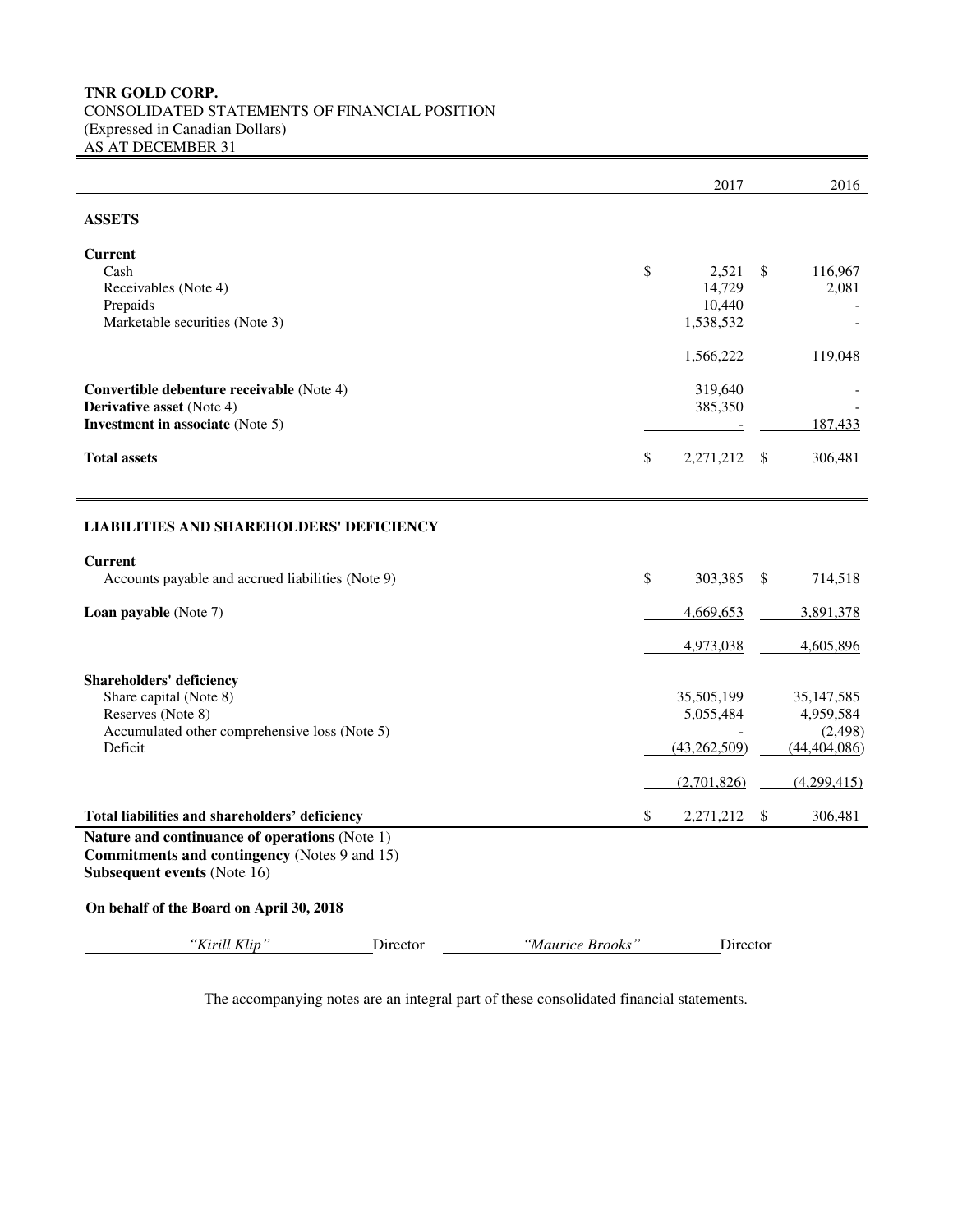## **TNR GOLD CORP.**  CONSOLIDATED STATEMENTS OF INCOME (LOSS) AND COMPREHENSIVE INCOME (LOSS) (Expressed in Canadian Dollars) FOR THE YEARS ENDED DECEMBER 31

|                                                                          | 2017            |     | 2016        |
|--------------------------------------------------------------------------|-----------------|-----|-------------|
| <b>OPERATING EXPENSES</b>                                                |                 |     |             |
| Administration fees (Note 9)                                             | \$<br>2,000     | -\$ | 12,000      |
| Argentina administration (Note 9)                                        | 29,496          |     | 16,500      |
| Consulting fees (Note 9)                                                 | 107,224         |     | 210,000     |
| Directors' fees (Note 9)                                                 | 30,000          |     |             |
| Foreign exchange loss                                                    | (19, 849)       |     | 18,707      |
| Interest and bank charges (Note 7)                                       | 783,673         |     | 652,732     |
| Management fees (Note 9)                                                 | 49,000          |     | 78,000      |
| Office and miscellaneous (Note 9)                                        | 32,879          |     | 61,873      |
| Professional fees                                                        | 153,232         |     | 102,360     |
| Property investigation                                                   | 106,340         |     | 63,680      |
| Shareholder communications                                               | 12,176          |     | 28,617      |
| Share-based payments (Note 8)                                            | 229,408         |     | 286,550     |
| Transfer agent and filing fees                                           | 18,061          |     | 15,114      |
| Travel and related                                                       | 10,107          |     | 4,779       |
|                                                                          |                 |     |             |
| <b>Total operating expenses</b>                                          | (1, 543, 747)   |     | (1,550,912) |
| Equity loss from associate (Note 5)                                      |                 |     | (216,219)   |
| Gain on sale of interest in associate (Note 5)                           | 21,047          |     | 304,972     |
| Gain on sale of equipment                                                |                 |     | 18,000      |
| Gain on debt settlement (Notes 5, 9)                                     | 394,269         |     | 155,785     |
| Dilution gain on investment in associate (Note 5)                        |                 |     | 103,250     |
| Interest income (note 4)                                                 | 22,210          |     |             |
| Unrealized gain on marketable securities (Note 3)                        | 203,682         |     |             |
| Unrealized loss on equity conversion option (Note 4)                     | (6,573)         |     |             |
| Realized loss on marketable securities (Note 3)                          | (81,042)        |     |             |
| Write-off of receivable                                                  |                 |     | (9,688)     |
| Unrealized gain on loss of significant influence (Note 3)                | 2,131,731       |     |             |
|                                                                          |                 |     |             |
|                                                                          | 2,685,324       |     | 356,100     |
| Income (loss) for the year                                               | 1,141,577       |     | (1,194,812) |
| Equity results – foreign currency translation (Note 5)                   | 2,498           |     | (14,227)    |
| Comprehensive income (loss) for the year                                 | \$<br>1,144,075 | \$  | (1,209,039) |
| Basic and diluted income (loss) per common share                         | \$<br>0.01      | \$  | (0.01)      |
| Weighted average number of common shares outstanding - basic and diluted | 150,684,392     |     | 147,816,447 |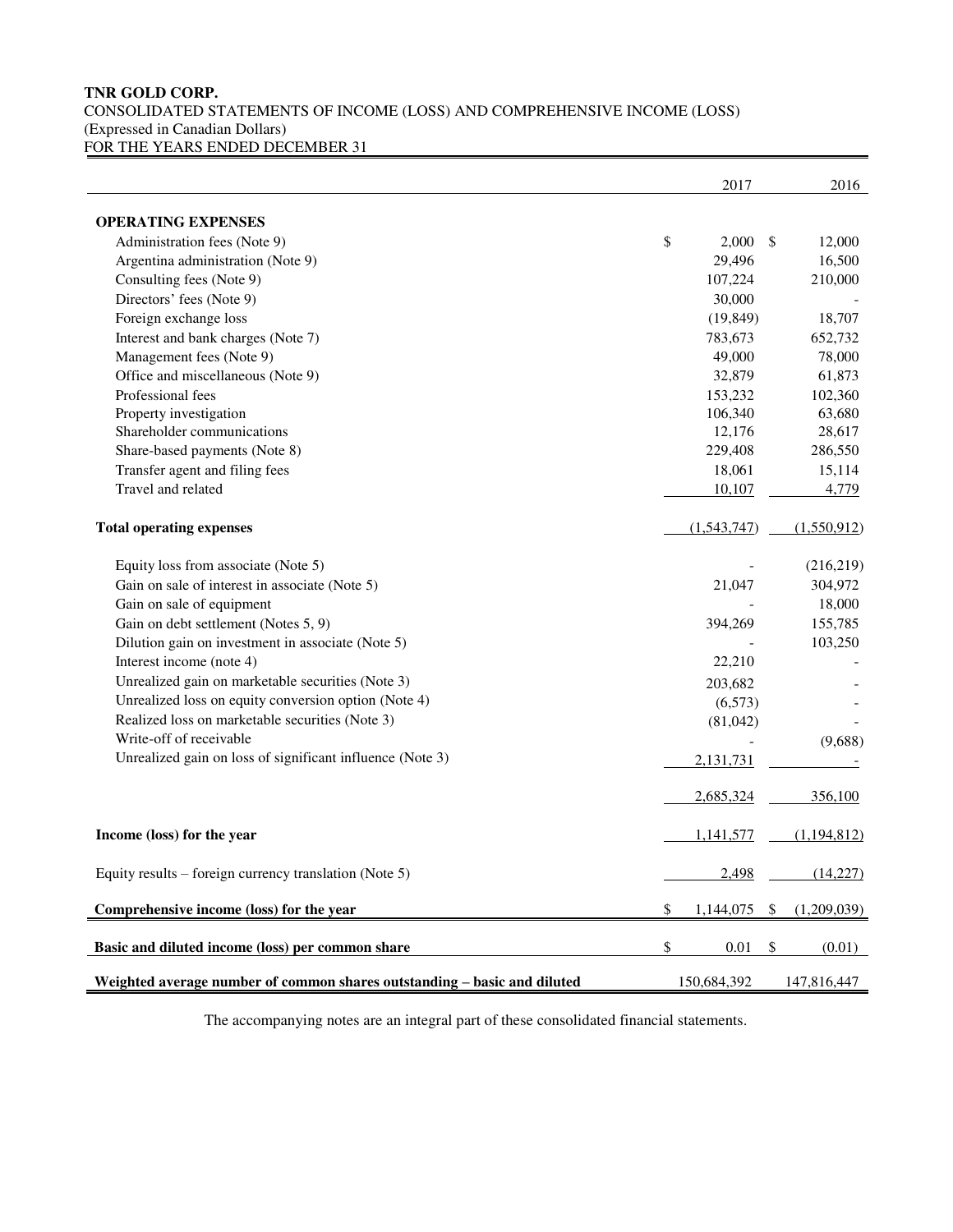## **TNR GOLD CORP.**  CONSOLIDATED STATEMENTS OF CASH FLOWS (Expressed in Canadian Dollars) FOR THE YEARS ENDED DECEMBER 31

|                                                  | 2017            |               | 2016        |
|--------------------------------------------------|-----------------|---------------|-------------|
| <b>CASH FLOWS FROM OPERATING ACTIVITIES</b>      |                 |               |             |
| Income (loss) for the year                       | \$<br>1,141,577 | \$            | (1,194,812) |
| Items not affecting cash:                        |                 |               |             |
| Equity loss from associate                       |                 |               | 216,219     |
| Dilution gain in associate                       |                 |               | (103, 250)  |
| Unrealized foreign exchange                      |                 |               | 8,509       |
| Interest income on convertible securities        | (22,210)        |               |             |
| Interest expense                                 | 778,275         |               | 648,563     |
| Gain on sale of interest in associate            | (21,047)        |               | (304, 972)  |
| Gain on sale of equipment                        |                 |               | (18,000)    |
| Gain on debt settlement                          | (394, 269)      |               | (155,785)   |
| Realized loss on marketable securities           | 81,042          |               |             |
| Unrealized loss on marketable securities         | (203, 682)      |               |             |
| Unrealized loss on equity conversion option      | 6,573           |               |             |
| Unrealized gain on loss of significant influence | (2, 131, 731)   |               |             |
| Share-based payments                             | 229,408         |               | 286,550     |
| Write-off of receivable                          |                 |               | 9,688       |
| Changes in non-cash working capital items:       |                 |               |             |
| Receivables                                      | (12, 648)       |               | (7,580)     |
| Prepaid expenses                                 | (10, 440)       |               |             |
| Accounts payable and accrued liabilities         | (29, 331)       |               | 271,129     |
| Net cash used in operating activities            | (588, 483)      |               | (343,741)   |
| <b>CASH FLOWS FROM INVESTING ACTIVITIES</b>      |                 |               |             |
| Investment in convertible securities             | (586, 650)      |               |             |
| Investment in marketable securities              | (71, 232)       |               |             |
| Proceeds on sale of equipment                    |                 |               | 18,000      |
| Proceeds on sale of interest in associate        | 21,540          |               | 319,370     |
| Proceeds from sale of marketable securities      | 855,468         |               |             |
| Net cash provided by investing activities        | 219,126         |               | 337,370     |
| <b>CASH FLOWS FROM FINANCING ACTIVITIES</b>      |                 |               |             |
| Share issued for exercised options               |                 |               | 100,000     |
| Share issued for private placement               | 257,297         |               |             |
| Share issuance cost on private placement         | (2,386)         |               |             |
| Interest paid                                    |                 |               |             |
| Net cash provided by financing activities        | 254,911         |               | 100,000     |
| Net change in cash                               | (114, 446)      |               | 93,629      |
| Cash, beginning of the year                      | 116,967         |               | 23,338      |
| Cash, end of the year                            | \$<br>2,521     | $\mathcal{S}$ | 116,967     |

**Supplemental disclosures with respect to cash flows** (Note 11)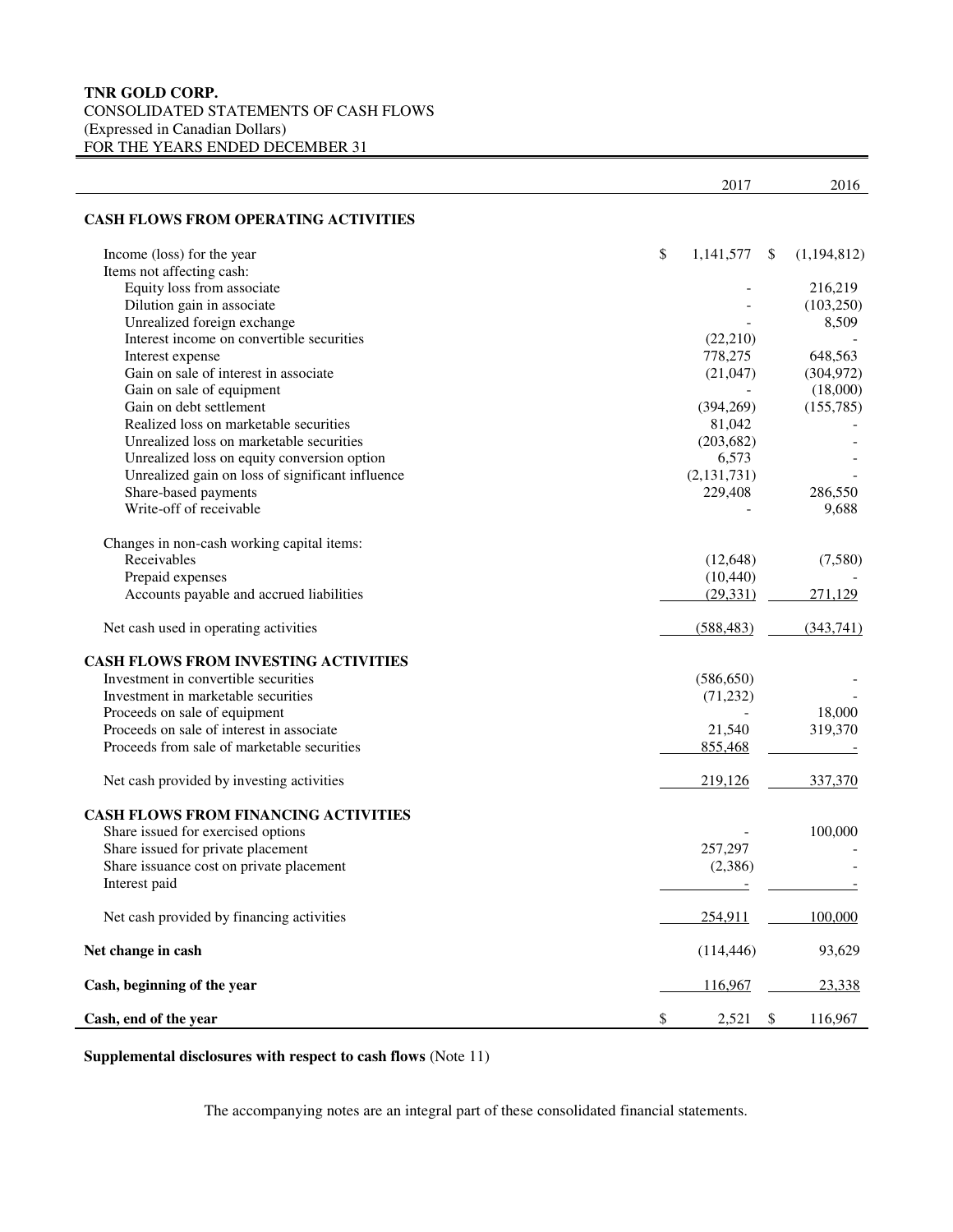## **TNR GOLD CORP.**  CONSOLIDATED STATEMENTS OF CHANGES IN SHAREHOLDERS' DEFICIENCY (Expressed in Canadian Dollars)

|                                              | Share capital |     |              |     |              |               |                                                     |      |                |     |             |
|----------------------------------------------|---------------|-----|--------------|-----|--------------|---------------|-----------------------------------------------------|------|----------------|-----|-------------|
|                                              | Number        |     | Amount       |     | Reserves     |               | Accumulated other<br>comprehensive<br>income (loss) |      | Deficit        |     | Total       |
| Balance, December 31, 2015                   | 147,816,447   | \$. | 34,977,375   | -S  | 4,684,426 \$ |               | 11,584                                              | -S   | (43,209,274)   | \$. | (3,535,889) |
| Sale of interest in associate                |               |     |              |     | (22,186)     |               | 145                                                 |      |                |     | (22,041)    |
| Share-based payments in associate            |               |     |              |     | 81,004       |               | $\overline{\phantom{a}}$                            |      |                |     | 81,004      |
| Share-based payments                         |               |     |              |     | 286,550      |               |                                                     |      |                |     | 286,550     |
| Shares issued for exercised options          | 2,000,000     |     | 170,210      |     | (70,210)     |               |                                                     |      |                |     | 100,000     |
| Comprehensive loss for the year              |               |     |              |     |              |               | (14, 227)                                           |      | (1,194,812)    |     | (1,209,039) |
| Balance, December 31, 2016                   | 149,816,447   | \$. | 35, 147, 585 | -S  | 4,959,584    | -S            | (2, 498)                                            | - \$ | (44, 404, 086) | S   | (4,299,415) |
| Shares issued for private placement, net     | 7,200,000     |     | 357,614      |     |              |               |                                                     |      |                |     | 357,614     |
| Sale of interest in associate (Note 5)       |               |     |              |     | (11,675)     |               | 219                                                 |      |                |     | (11, 456)   |
| Loss of significant influence over associate |               |     |              |     | (121, 833)   |               | 2,279                                               |      |                |     | (119, 554)  |
| (Note 5)                                     |               |     |              |     |              |               |                                                     |      |                |     |             |
| Share-based payments                         |               |     |              |     | 229,408      |               |                                                     |      |                |     | 229,408     |
| Comprehensive income for the year            |               |     |              |     |              |               |                                                     |      | 1,141,577      |     | 1,141,577   |
| Balance, December 31, 2017                   | 157,016,447   | \$. | 35,505,199   | \$. | 5,055,484    | <sup>\$</sup> | $\overline{\phantom{0}}$                            | S.   | (43,262,509)   | \$  | (2,701,826) |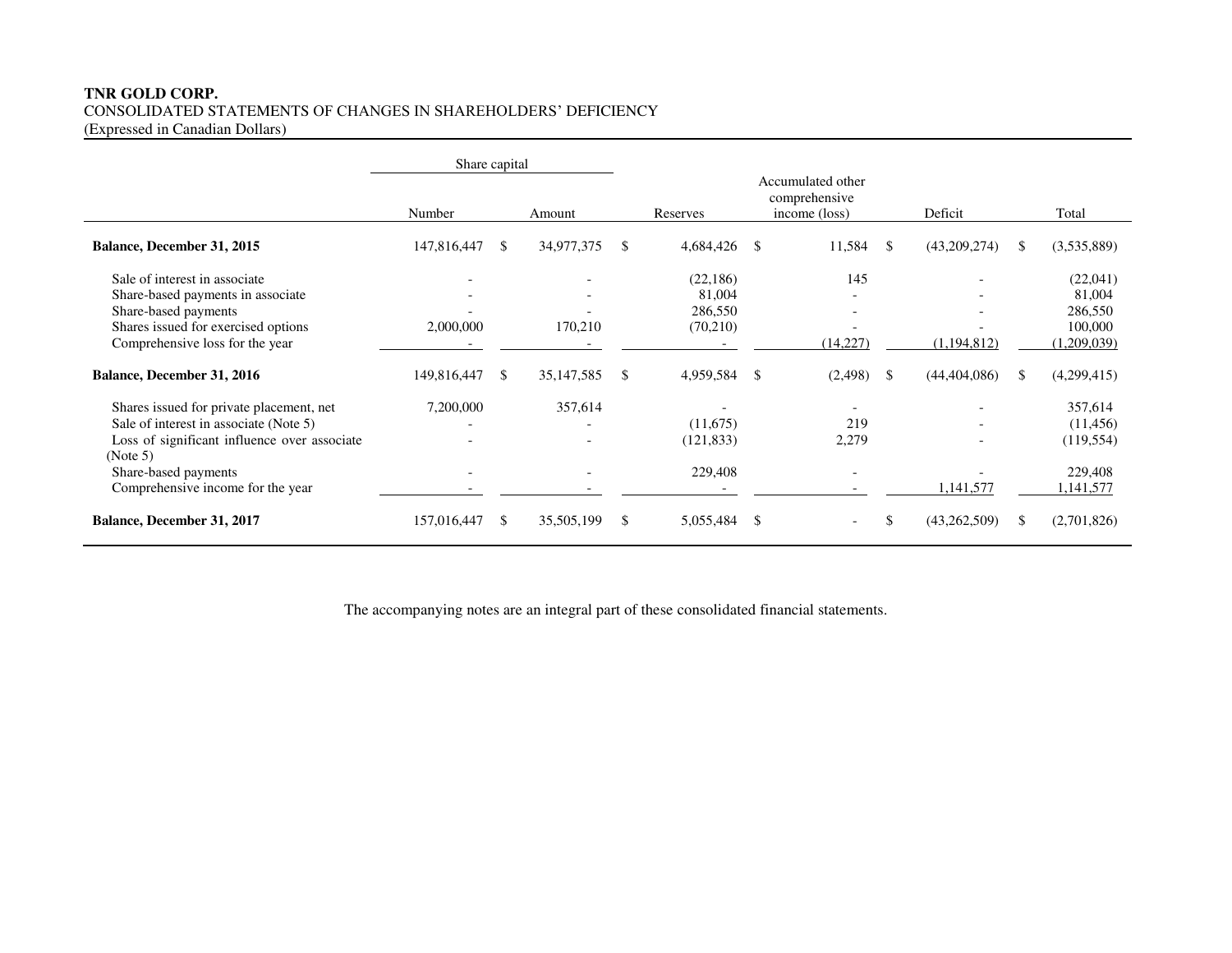## **1. NATURE AND CONTINUANCE OF OPERATIONS**

TNR Gold Corp. (the "Company") was incorporated on January 14, 1988 under the laws of the Province of British Columbia. The Company's head office address 1100 – 1111 Melville Street, Vancouver, British Columbia, Canada, V6E 3V6. The registered and records office address is Suite 1000-840 Howe Street, Vancouver B.C. V6C 2T6. The Company is listed on the TSX Venture Exchange and trades under the stock symbol "TNR".

The Company is in the business of acquiring and owning royalties which will pay out in future if but only if the related properties go into production. These royalties are currently receivable from companies with copper and lithium operations in Argentina. The company is also in the business of acquiring and exploring its mineral properties located in the United States.

These consolidated financial statements of the Company have been prepared using accounting policies applicable to a going concern, which contemplate the realization of assets and settlement of liabilities in the normal course of business as they fall due for the foreseeable future. The Company has not generated revenue from operations; additional financing will be required. These circumstances comprise a material uncertainty which may cast significant doubt as to the ability of the Company to meet its obligations as they fall due and, accordingly, the ultimate appropriateness of the use of accounting principles applicable to a going concern.

The Company will continue to pursue opportunities to raise additional capital through equity markets and/or debt to fund its exploration and operating activities; however, there is no assurance of the success or sufficiency of these initiatives. The Company's ability to continue as a going concern is dependent upon it securing the necessary working capital and exploration requirements and eventually to generate positive cash flows either from operations or additional financing. These consolidated financial statements do not reflect the adjustments to the carrying values of assets and liabilities and the reported expenses and statement of financial position classifications that would be necessary if the going concern assumption were inappropriate, and these adjustments could be material.

## **2. BASIS OF PREPARATION AND SIGNIFICANT ACCOUNTING POLICIES**

## **Statement of Compliance**

These consolidated financial statements, including comparatives, have been prepared in accordance with International Financial Reporting Standards ("IFRS") as issued by the International Accounting Standards Board ("IASB") and interpretations issued by the International Financial Reporting Interpretations Committee ("IFRIC").

## **Basis of Presentation**

The consolidated financial statements have been prepared on a historical cost basis except for certain financial instruments classified as financial instruments at fair value through profit or loss, which are stated at fair value. In addition, these financial statements have been prepared using the accrual basis of accounting except for cash flow information.

The financial statements of the Company are presented in Canadian dollars, which is the functional currency of the parent company and its subsidiaries.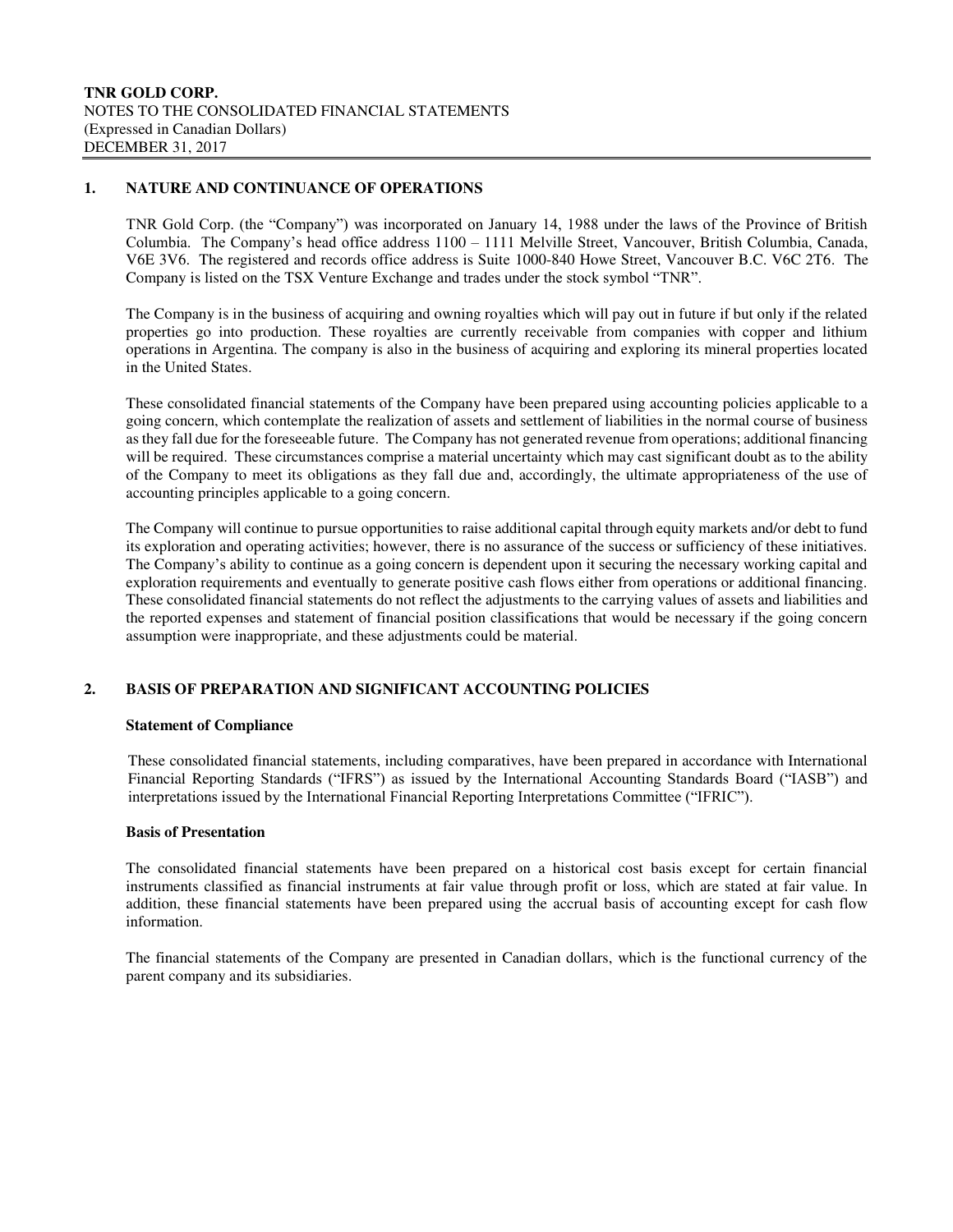#### **Principles of consolidation**

These consolidated financial statements include the accounts of the Company and its wholly owned subsidiaries. All inter-company transactions and accounts have been eliminated upon consolidation.

|                                             | Country of<br>Incorporation | Principal<br>Activity | <b>Effective Interest</b> |
|---------------------------------------------|-----------------------------|-----------------------|---------------------------|
| Compania Minera Solitario de Argentina S.A. |                             |                       |                           |
| ("Solitario")                               | Argentina                   | Mining company        | $100\%$                   |
| Ameri Gold Corp.                            | Canada                      | Holding company       | $100\%$                   |
| 0828073 BC Ltd.                             | Canada                      | Holding company       | 90%                       |
| TNR Gold Investment Corp.                   | <b>BVI</b>                  | Holding company       | $100\%$                   |
| Bristol Exploration Co. Inc. ("Bristol")    | <b>USA</b>                  | Holding company       | $90\%$                    |

#### **Significant accounting judgments and estimates**

The preparation of these consolidated financial statements requires management to make judgments and estimates and form assumptions that affect the reported amounts of assets and liabilities at the date of the financial statements and reported amounts of expenses during the reporting period. On an ongoing basis, management evaluates its judgments and estimates in relation to assets, liabilities and expenses. Management uses historical experience and various other factors it believes to be reasonable under the given circumstances as the basis for its judgments and estimates. Actual outcomes may differ from these estimates.

The most significant estimates relate to the valuation of deferred income tax amounts, value of marketable securities, certain financial instruments, impairment testing and calculation of share-based payments. Share-based payments, as measured with respect to stock options granted, are estimated by reference to the Black-Scholes pricing model; a detailed discussion of management's estimates with respect to the pricing model is found in Note 8. Value of marketable securities is based on the closing share price on the date of the Statement of Financial Position and may be influenced by trading volume activities. The Company has reviewed its exploration and evaluation assets for indications of impairment and adjusted the carrying values of the exploration and evaluation assets to reflect management's decision to impair certain properties. The value of deferred tax assets is evaluated based on the probability of realization; the Company has assessed that it is improbable that such assets will be realized and has accordingly not recognized a value for deferred tax assets. Management is required to make estimates when determining the valuation of its convertible debenture receivable. The convertible debenture receivable, and the associated conversion feature (which comprise the Derivative asset on the Statement of Financial Position), required option pricing models that involved various estimates and assumptions.

The most significant judgments relate to the functional currency of the Company and its subsidiaries and previously the determination to apply equity accounting on its investment in associate which was based on significant influence resulting from common directorship.

## **Foreign exchange**

The functional currency of an entity is the currency of the primary economic environment in which the entity operates. The functional currency of the Company and each of its subsidiaries is the Canadian dollar. The functional currency determinations were conducted through an analysis of the consideration factors identified in IAS 21, The Effects of Changes in Foreign Exchange Rates.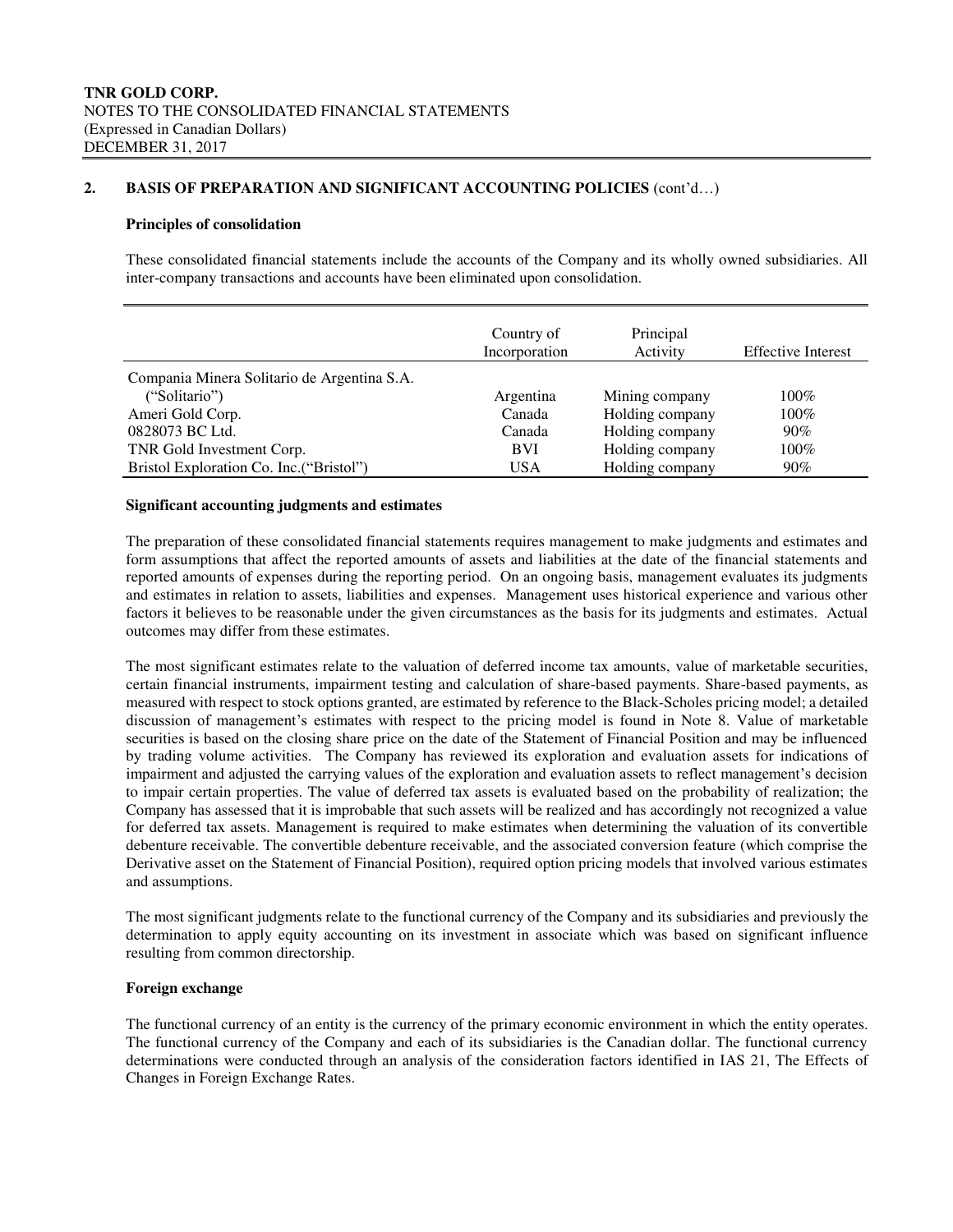#### **Foreign exchange** (cont'd…)

Transactions in currencies other than the Canadian dollar are recorded at exchange rates prevailing on the dates of the transactions. At the end of each reporting period, monetary assets and liabilities of the Company that are denominated in foreign currencies are translated at the period end exchange rate while non-monetary assets and liabilities are translated at historical rates. Revenues and expenses are translated at the exchange rates approximating those in effect on the date of the transactions. Exchange gains and losses arising on translation are included in profit or loss.

## **Marketable securities and investment in securities**

Securities held for trading are traded on a recognized securities exchange, are recorded at fair values based on quoted closing bid prices at the statement of financial position dates or closing bid prices on the last day the security traded if there were no trades at the statement of financial position dates with both realized and unrealized gains and losses recorded in profit or loss.

#### **Convertible debenture receivable**

The Company's investment in a convertible loan receivable can be converted to equity of the loan party at any time prior to maturity. As a result, the instrument is composed of an asset component and an embedded derivative component. The asset component is recognized initially at the fair value of a similar asset that does not have an equity conversion option. The embedded derivative component is separated from the host contract and is recognized initially at the fair value established using the Black-Scholes option pricing model. Subsequent to initial recognition, the asset component is measured at amortized cost using the effective interest method and the embedded derivative component is revalued using Black-Scholes option pricing model with the difference in fair value recorded in profit or loss.

## **Investment in associate**

The Company previously accounted for its investment in associate using the equity method. Under the equity method, the Company's investment in an associate is initially recognized at cost and subsequently increased or decreased to recognize the Company's share of earnings and losses of the associate and for impairment losses after the initial recognition date. The Company's share of an associate's losses that are in excess of its investment in the associate are recognized only to the extent that the Company has incurred legal or constructive obligations or made payments on behalf of the associate. The Company's share of earnings and losses of associates are recognized through profit or loss during the period. Distributions received from an associate are accounted for as a reduction in the carrying amount of the Company's investment in the associate.

Intercompany transactions between the Company and its associates are recognized only to the extent of unrelated investors' interests in the associates

If the Company loses significant influence, the investment is converted to marketable securities at fair value and a gain or loss is determined based on the difference between book value of the equity investment and fair value on the conversion date.

## **Mineral properties – exploration and evaluation assets**

Pre-exploration costs are expensed as incurred.

Costs directly related to the exploration and evaluation of mineral properties are capitalized once the legal rights to explore the mineral properties are acquired or obtained. When the technical and commercial viability of a mineral resource have been demonstrated and a development decision has been made, the capitalized costs of the related property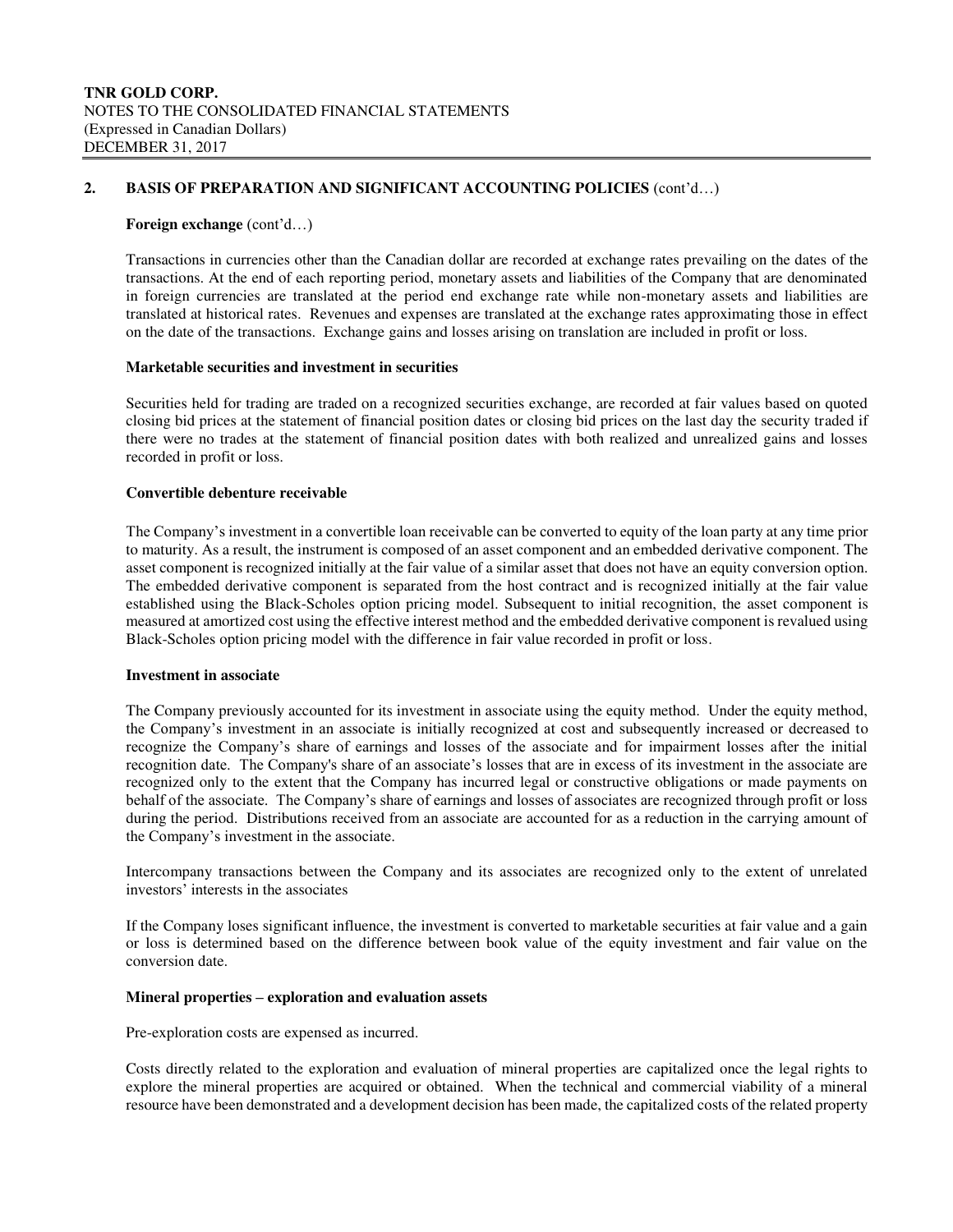## **Mineral properties** (cont'd…)

are transferred to mining assets and depreciated using the units of production method on commencement of commercial production.

The carrying values of capitalized amounts are reviewed annually or when indicators of impairment are present. In the case of undeveloped properties these may be only inferred resources to allow management to form a basis for the impairment review. The review is based on the intentions for the development of such a property.

If it is determined that capitalized acquisition, exploration and evaluation costs are not recoverable, or the property is abandoned or management has determined an impairment in value, the property is written down to its recoverable amount.

## **Impairment of tangible and intangible assets**

At the end of each reporting period, the Company's assets are reviewed to determine whether there is any indication that those assets may be impaired. If such indication exists, the recoverable amount of the asset is estimated in order to determine the extent of the impairment, if any. The recoverable amount is the higher of fair value less costs to sell and value in use. Fair value is determined as the amount that would be obtained from the sale of the asset in an arm's length transaction between knowledgeable and willing parties. In assessing value in use, the estimated future cash flows are discounted to their present value using a pre-tax discount rate that reflects current market assessments of the time value of money and the risks specific to the asset. If the recoverable amount of an asset is estimated to be less than its carrying amount, the carrying amount of the asset is reduced to its recoverable amount and the impairment loss is recognized in profit or loss for the period. For an asset that does not generate largely independent cash flows, the recoverable amount is determined for the cash generating unit to which the asset belongs.

Where an impairment loss subsequently reverses, the carrying amount of the asset (or cash-generating unit) is increased to the revised estimate of its recoverable amount, but to an amount that does not exceed the carrying amount that would have been determined had no impairment loss been recognized for the asset (or cash-generating unit) in prior years. A reversal of an impairment loss is recognized immediately in profit or loss.

## **Provision for environmental rehabilitation**

The Company recognizes liabilities for legal or constructive obligations associated with the retirement of mineral properties and equipment. The net present value of future rehabilitation costs is capitalized to the related asset along with a corresponding increase in the rehabilitation provision in the period incurred. Discount rates using a pre-tax rate that reflect the time value of money are used to calculate the net present value.

The Company's estimates of reclamation costs could change as a result of changes in regulatory requirements, discount rates and assumptions regarding the amount and timing of the future expenditures. These changes are recorded directly to the related assets with a corresponding entry to the rehabilitation provision. The Company does not have any significant rehabilitation obligations.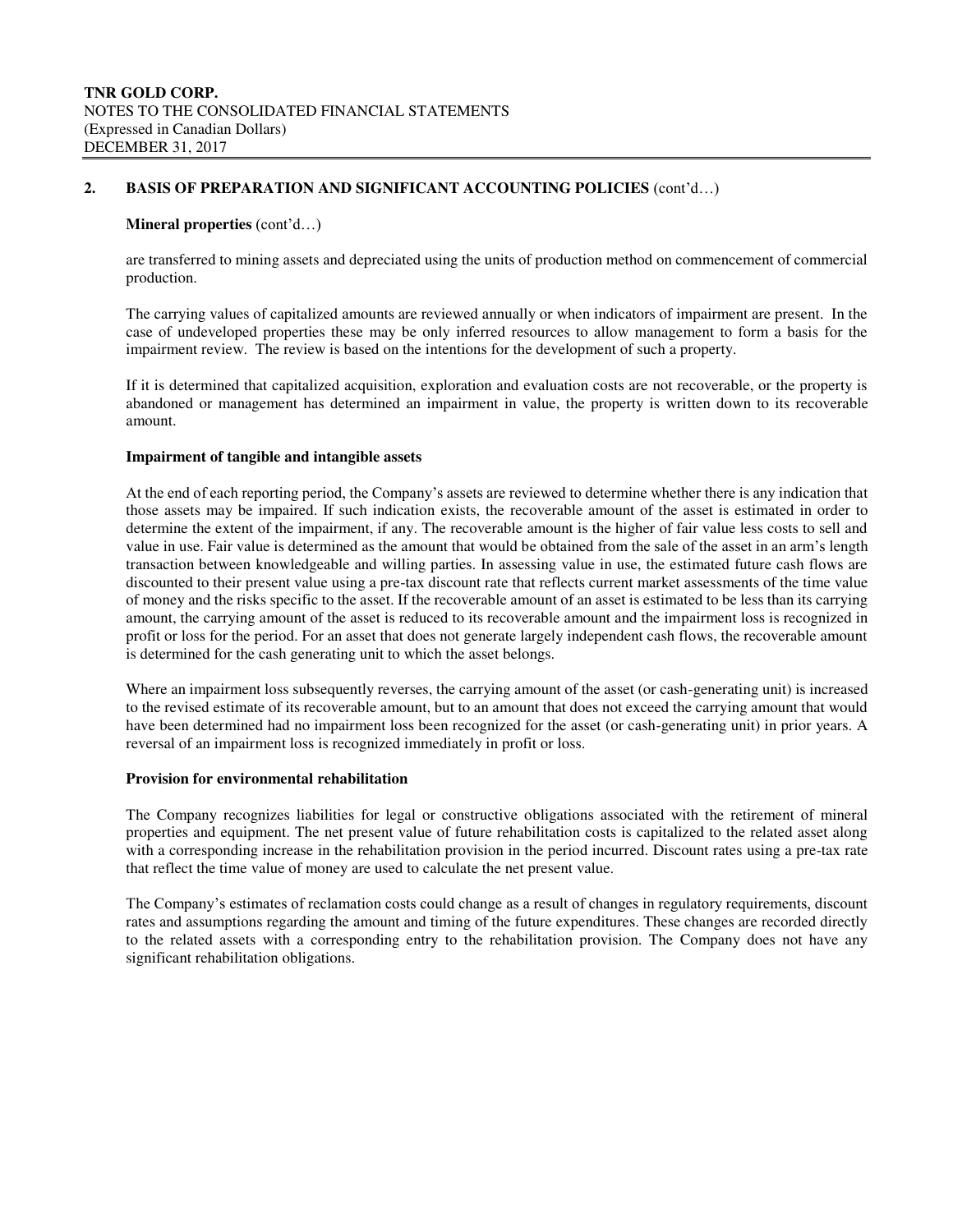#### **Financial instruments**

#### Financial assets

The Company classifies its financial assets into one of the following categories as follows:

*Fair value through profit or loss -* This category comprises derivatives and financial assets acquired principally for the purpose of selling or repurchasing in the near term. They are carried at fair value with changes in fair value recognized in profit or loss.

*Loans and receivables -* These assets are non-derivative financial assets with fixed or determinable payments that are not quoted in an active market. They are carried at amortized cost using the effective interest method less any provision for impairment.

*Held-to-maturity investments* - These assets are non-derivative financial assets with fixed or determinable payments and fixed maturities that the Company's management has the positive intention and ability to hold to maturity. These assets are measured at amortized cost using the effective interest method less any provision for impairment. If there is objective evidence that the asset is impaired, determined by reference to external credit ratings and other relevant indicators, the financial asset is measured at the present value of estimated future cash flows. Any changes to the carrying amount of the investment, including impairment losses, are recognized in profit or loss.

*Available-for-sale* - Non-derivative financial assets not included in the above categories are classified as available-forsale. They are carried at fair value with changes in fair value recognized in other comprehensive income (loss). Where a decline in the fair value of an available-for-sale financial asset constitutes objective evidence of impairment, the amount of the loss is removed from accumulated other comprehensive income (loss) and recognized in profit or loss.

All financial assets except those measured at fair value through profit or loss are subject to review for impairment at least at each reporting date. Financial assets are impaired when there is objective evidence of impairment as a result of one or more events that have occurred after initial recognition of the asset and that event has an impact on the estimated future cash flows of the financial asset or the group of financial assets.

The Company has classified its cash, marketable securities and derivative asset as fair value through profit or loss, receivables and convertible debenture receivable as loans and receivables.

## Financial liabilities

The Company classifies its financial liabilities into one of two categories as follows:

*Fair value through profit or loss* - This category comprises derivatives and financial liabilities incurred principally for the purpose of selling or repurchasing in the near term. They are carried at fair value with changes in fair value recognized in profit or loss.

*Other financial liabilities:* This category consists of liabilities carried at amortized cost using the effective interest method.

The Company classified its accounts payable and accrued liabilities and loan payable as other financial liabilities.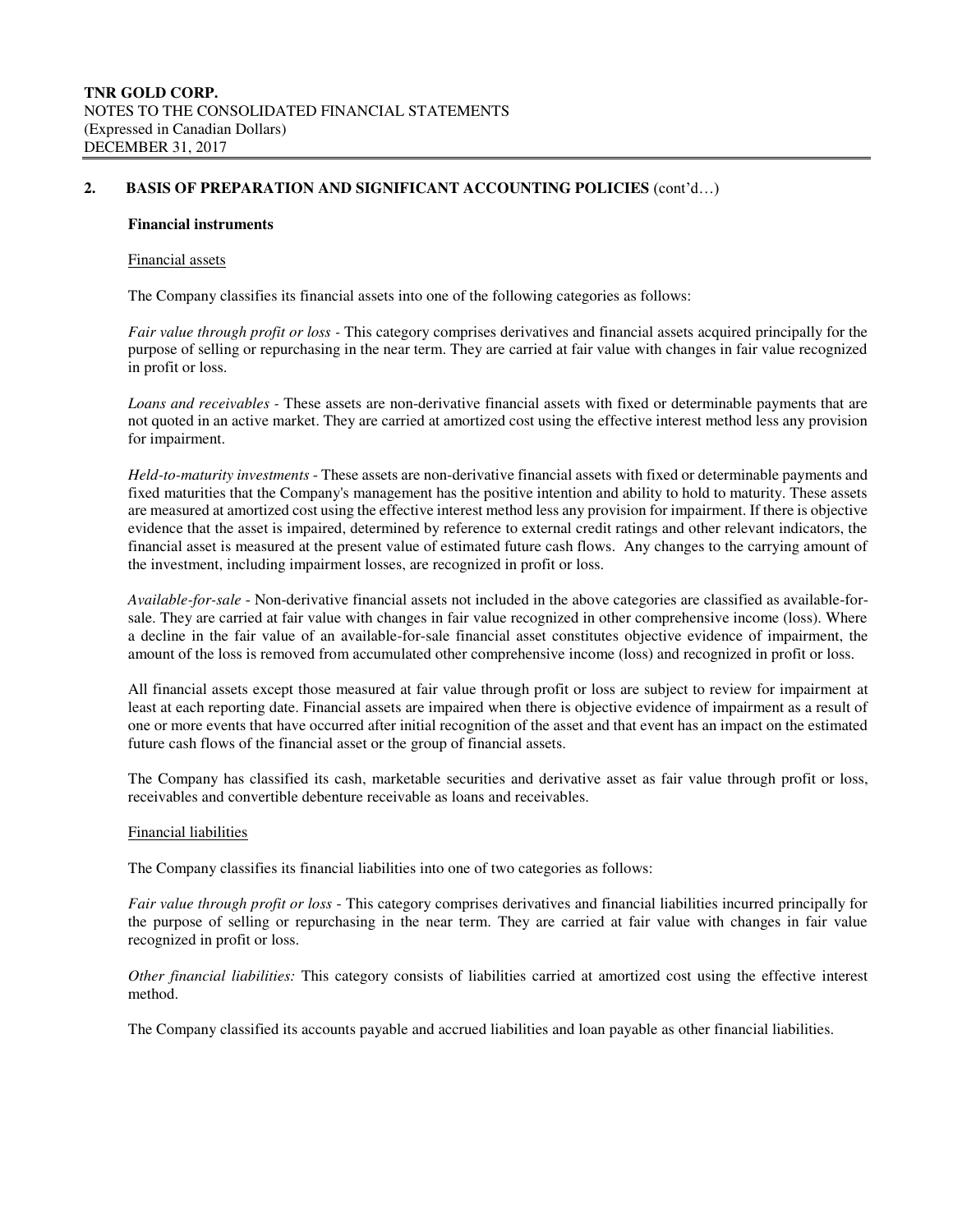#### **Borrowing costs**

Interest and other financing costs directly attributable to the acquisition, construction or production of a qualifying asset are capitalized as part of the cost of that asset. Other borrowing costs not directly attributable to a qualifying asset are expensed in the period incurred.

## **Share-based payments**

The Company accounts for stock options granted to directors, officers and employees at the fair value of the options granted. Accordingly, the fair value of the options at the date of the grant is determined using the Black-Scholes option pricing model and share-based compensation is accrued and charged to operations, with an offsetting credit to sharebased payment reserve, over the vesting periods. Stock options granted to non-employees are measured at the fair value of goods or services rendered or at the fair value of the instruments issued, if it is determined that the fair value of the goods or services received cannot be reliably measured. The number of shares and options expected to vest is reviewed and adjusted at the end of each reporting period such that the amount recognized for services received as consideration for the equity instruments granted shall be based on the number of equity instruments that eventually vest.

If and when the stock options are exercised, the applicable amounts of equity reserves are transferred to share capital.

The expected price volatility is based on the historic volatility (based on the remaining life of the options), adjusted for any expected changes to future volatility due to publicly available information.

## **Loss per share**

Basic earnings (loss) per share is computed by dividing net earnings (loss) available to common shareholders by the weighted average number of shares outstanding during the reporting period. Diluted earnings (loss) per share is computed similar to basic earnings (loss) per share except that the weighted average shares outstanding are increased to include additional shares for the assumed exercise of stock options and warrants, if dilutive. The number of additional shares is calculated by assuming that outstanding stock options and warrants were exercised and that proceeds from such exercises were used to acquire common stock at the average market price during the reporting periods. For the periods presented, the calculations proved to be anti-dilutive.

## **Income taxes**

Income tax expense comprises current and deferred tax. Income tax is recognized in profit or loss except to the extent that it relates to items recognized directly in equity. Current tax expense is the expected tax payable on taxable income for the year, using tax rates enacted or substantively enacted at period end, adjusted for amendments to tax payable with regards to previous years.

Deferred tax is recorded for temporary differences between the carrying amounts of assets and liabilities for financial reporting purposes and the amounts used for taxation purposes. Temporary differences are not provided for relating to goodwill not deductible for tax purposes, the initial recognition of assets or liabilities that affect neither accounting or taxable loss, and differences relating to investments in subsidiaries to the extent that they will probably not reverse in the foreseeable future. The amount of deferred tax provided is based on the expected manner of realization or settlement of the carrying amount of assets and liabilities, using tax rates enacted or substantively enacted at the statement of financial position date.

A deferred tax asset is recognized only to the extent that it is probable that future taxable profits will be available against which the asset can be utilized. To the extent that the Company does not consider it probable that a deferred tax asset will be recovered the deferred tax asset is not set up.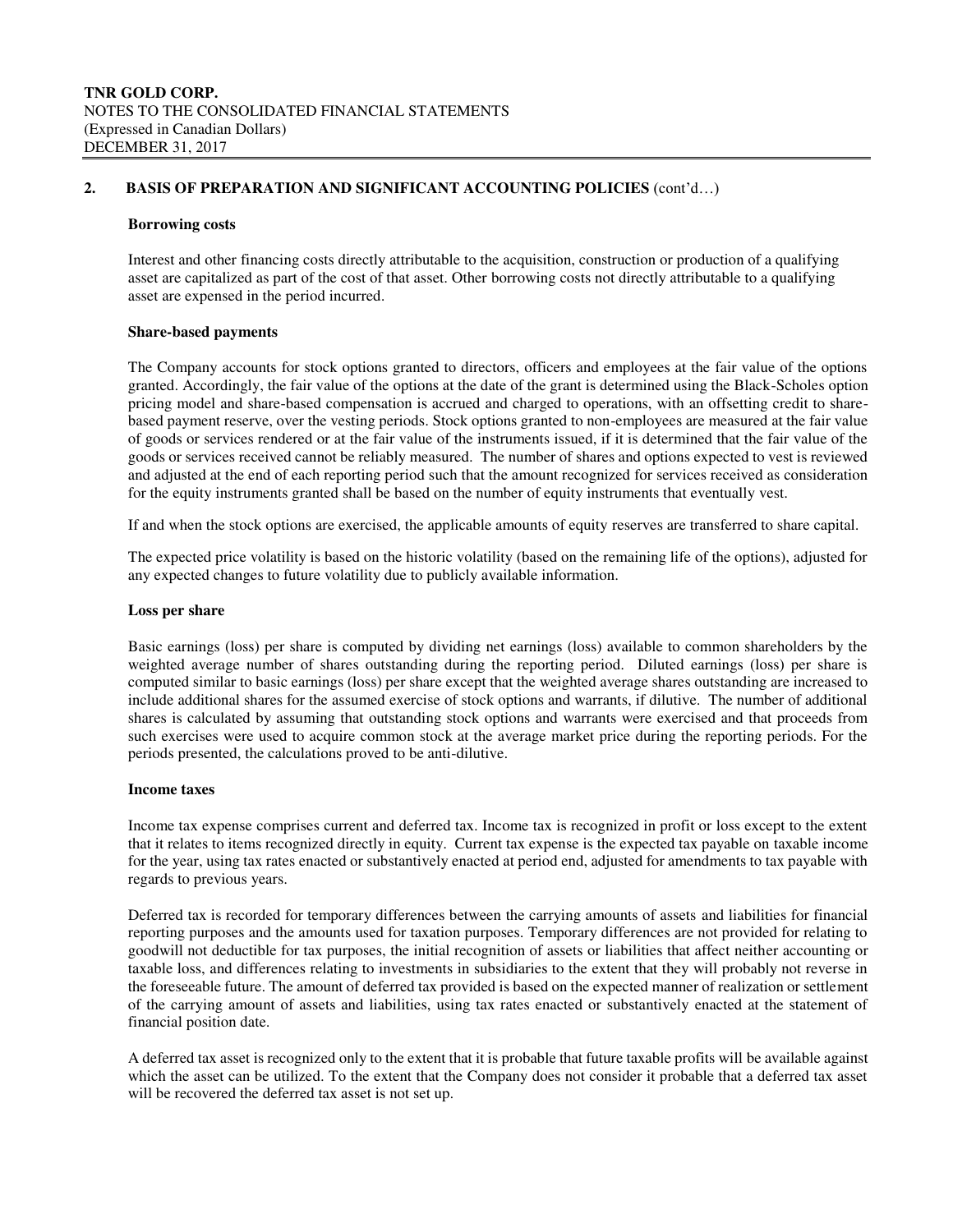## **New standard not yet adopted**

A number of new standards, amendments to standards and interpretations applicable to the Company are not yet effective for the year ended December 31, 2017 and have not been applied in preparing these consolidated financial statements. The new and revised standards are as follows:

IFRS 2 – Share Based Payments: the amendments eliminate the diversity in practice in the classification and measurement of particular share-based payment transactions which are narrow in scope and address specific areas of classification and measurement. It is effective for annual periods beginning on or after January 1, 2018, with early adoption permitted provided it is disclosed. The Company does not expect that the adoption of this standard will have a material effect on the Company's consolidated financial statements.

IFRS 9 – Financial Instruments: Applies to classification and measurement of financial assets and liabilities as defined in IAS 39. It is effective for annual periods beginning on or after January 1, 2018 with early adoption permitted. The Company expects that the adoption of this standard will result in increased disclosure requirements and fair value considerations for complex receivables.

IFRS 15 – Clarifications to IFRS 15 "Revenue from Contracts with Customers" issued. The amendments do not change the underlying principles of the standard, but simply clarify and offer some additional transition relief. The standard is effective for annual periods beginning on or after January 1, 2018. The Company does not expect that the adoption of this standard will have any effect on the Company's consolidated financial statements.

IFRIC 22 – Foreign Currency Transactions and Advance Consideration: addresses how to determine the 'date of the transaction' when applying IAS 21. It is effective for annual periods beginning on or after January 1, 2018 with early adoption permitted. The Company does not expect that the adoption of this standard will have a material effect on the Company's consolidated financial statements.

IFRS 16 – Leases: On January 13, 2016, the IASB issued the final version of IFRS 16 Leases. The new standard will replace IAS 17 Leases and is effective for annual periods beginning on or after January 1, 2019. IFRS 16 eliminates the classification of leases as either operating leases or finance leases for a lessee. Instead, all leases are treated in a similar way to finance leases applying IAS 17. IFRS 16 does not require a lessee to recognize assets and liabilities for short term leases (i.e. leases of 12 months or less) and leases of low-value assets. The Company is evaluating the effect of this standard on the Company's consolidated financial statements.

IFRIC 23 – Uncertainty Over Income Tax Treatments: clarifies how to apply the recognition and measurement requirements in IAS 12 when there is uncertainty over income tax treatments. It is effective for annual periods beginning on or after January 1, 2019 with early adoption permitted. The Company does not expect that the adoption of this standard will have a material effect on the Company's consolidated financial statements.

## **3. MARKETABLE SECURITIES**

|                                                                      | 2017      | 2016 |
|----------------------------------------------------------------------|-----------|------|
| Eastern Zinc Corp. (formerly Cricket Resources Inc. - cost \$26,433) | 2.600 S   |      |
| Geocom Resources Inc. (cost \$75,328)                                |           |      |
| International Lithium Corp. ("ILC") (cost \$1,334,850)               | 1,535,932 |      |
| Total                                                                | .538.532  |      |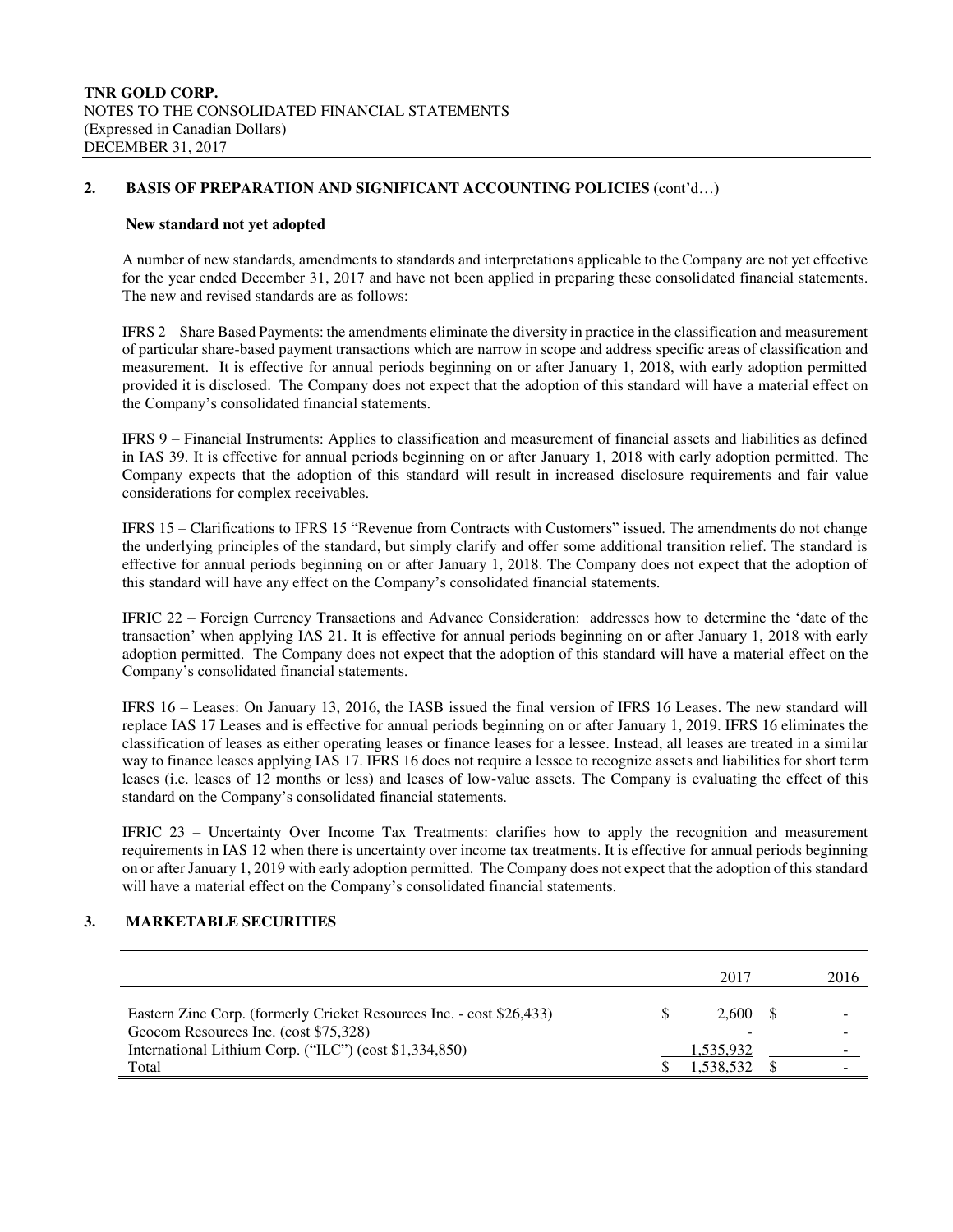## **3. MARKETABLE SECURITIES** (cont'd…)

As at December 31, 2016, the Company accounted for its investment in International Lithium Corp. ("ILC") on an equity basis. As at December 31, 2016, the Company held a 17.6% interest in ILC.

On January 1 and 2, 2017, the Company decreased its shareholdings in ILC by 1,349,710 common shares and the Company determined that it no longer had significant influence over ILC. Consequently, the Company has ceased equity accounting for its investment in ILC and now accounts for the ILC common shares as marketable securities.

Upon the reclassification from equity investment to marketable securities the Company adjusts the value of the ILC common shares to fair value based on the quoted market price. On January 2, 2017, the fair value of the investment was \$2,183,220 resulting in an unrealized gain of \$2,131,731, net of accumulated other comprehensive loss of \$2,279 and share-based payment reserve of \$121,833.

In the period from January 3, 2017 to December 31, 2017, the Company sold an additional 6,042,000 ILC common shares for proceeds of \$855,473 resulting in a loss of \$81,042. The adjustment to fair value as at December 31, 2017 resulted in an unrealized gain of \$201,082.

During the year ended December 31, 2017, the Company subscribed to a non-brokered placement of ILC that closed subsequent to year end for an amount of \$88,140 for 440,700 units, each unit comprising of one share and one-half of a share purchase warrant exercisable at \$0.30 per whole share until 24 months from closing. As at December 31, 2017. \$71,232 was paid towards ILC's private placement with \$16,908 included in accounts payable and accrued liabilities.

## **4. CONVERTIBLE DEBENTURE RECEIVABLE AND DERIVATIVE ASSET**

## **Convertible Debentures Receivable**

During the year ended December 31, 2017, the Company invested \$700,000 in the convertible securities of ILC. The convertible securities bear interest at 15% per annum, receivable January 31 of each year, and have a maturity date of January 31, 2019. The ILC may convert at any time, all or a portion of the principal into common shares of ILC at a price of \$0.14 per common share. ILC has the right to repay the convertible loan, at any time on the last business day of the month, upon 10 days' notice to the lender. As at December 31, 2017, the Company accrued interest receivables of \$10,647.

|                                                                                                                                                                                                                                                  | Year ended<br>December 31,<br>2017                     |
|--------------------------------------------------------------------------------------------------------------------------------------------------------------------------------------------------------------------------------------------------|--------------------------------------------------------|
| Convertible debenture receivable, beginning of year<br>Principal amount<br>Fair value of conversion feature adjustment, inception<br>Interest receivable attributable to effect interest method<br>Convertible debenture receivable, end of year | \$<br>700,000<br>(391, 923)<br>11,563<br>319,640<br>\$ |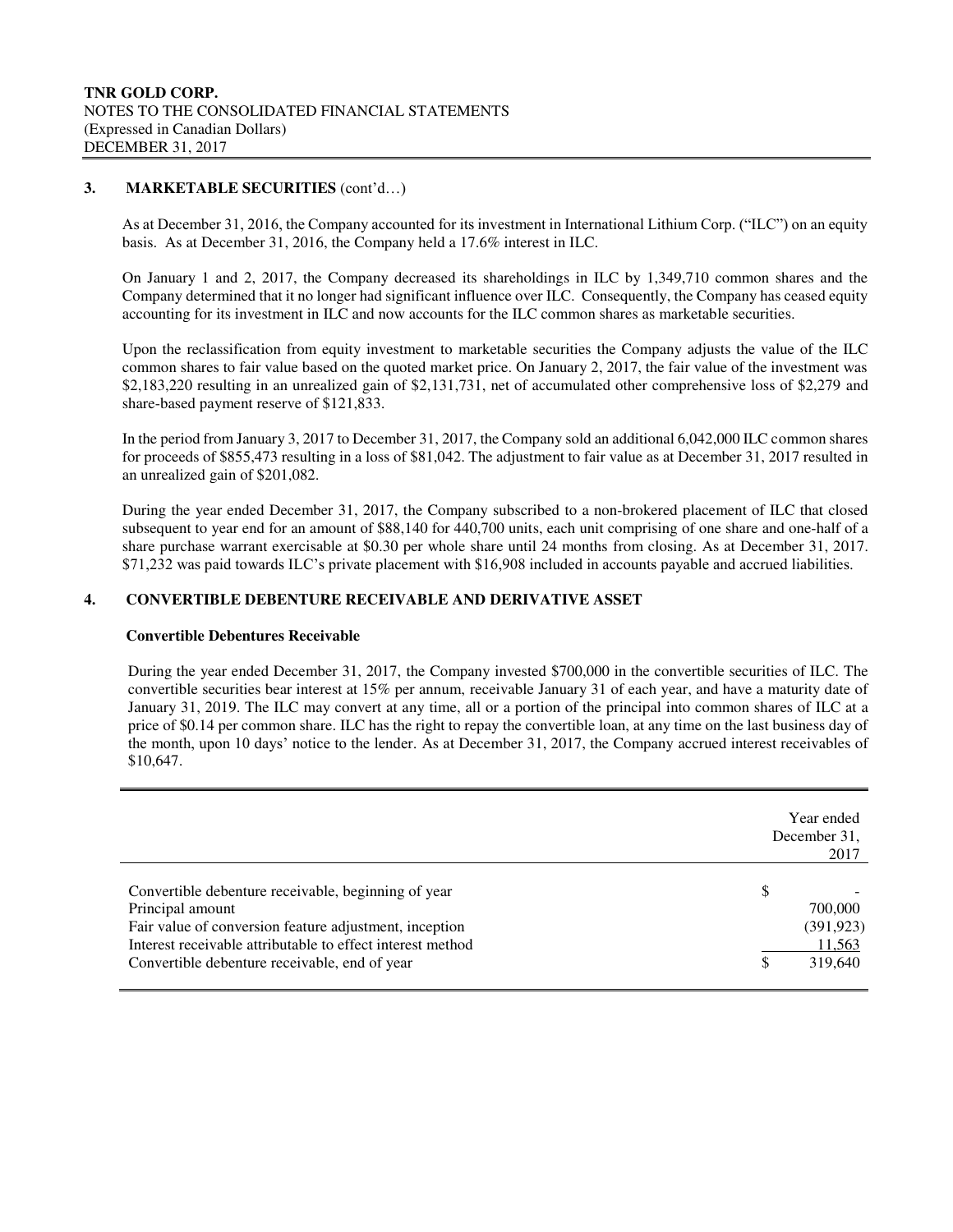## **4. CONVERTIBLE DEBENTURE RECEIVABLE AND DERIVATIVE ASSET** (cont'd…)

#### **Derivative asset**

Details of the Company's derivative asset are as follows:

Derivative asset is comprised of the conversion feature of the debenture receivable. The fair value of the derivative asset was calculated as follows:

|                                                                                                                                | Year ended<br>December 31.<br>2017  |
|--------------------------------------------------------------------------------------------------------------------------------|-------------------------------------|
| Fair value of conversion feature, inception<br>Mark to market derivative loss<br>Convertible debenture receivable, end of year | 391,923<br>\$<br>(6,573)<br>385,350 |

The fair value of the equity conversion option was estimated, at initial recognition, to be \$391,923. As at December 31, 2017, the fair value of the equity conversion option was \$385,350. As a result, an unrealized loss of \$6,573 was recorded. The fair value of the conversion feature is estimated using the Black-Scholes option pricing model assuming a life expectancy of 1.19 years, a risk-free rate of 1.42%, a forfeiture rate of 0%, and volatility of 82.3% upon inception. The fair value of the conversion feature is estimated using the Black-Scholes option pricing model assuming a life expectancy of 1.08 year, a risk-free rate of 1.66%, a forfeiture rate of 0%, and volatility of 83.61% as at December 31, 2017.

## **5. INVESTMENT IN ASSOCIATE**

As at December 31, 2016, the Company accounted for its investment in ILC on an equity basis. As at December 31, 2016, the Company held a 17.6% interest in ILC. During the year ended December 31, 2016, the Company sold 2,085,000 common shares of ILC for proceeds of \$319,370 and recognized a gain of \$304,972. Additionally, the Company transferred ownership of 480,000 common shares of ILC to settle accounts payable of \$157,526 and recognized a gain on debt settlement of \$155,785.

On January 1, 2017, the Company sold 135,000 ILC common shares for proceeds of \$21,540 and recognized a gain of \$21,047. On January 2, 2017, the Company transferred 1,214,710 ILC shares to creditors to settle accounts payables in the amount of \$398,710 and recognized a gain on debt settlement of \$394,269. Following these transactions, the Company determined that it no longer had significant influence over ILC. Consequently, the Company has ceased equity accounting for its investment in ILC and now accounts for the ILC common shares as marketable securities. (Note 3)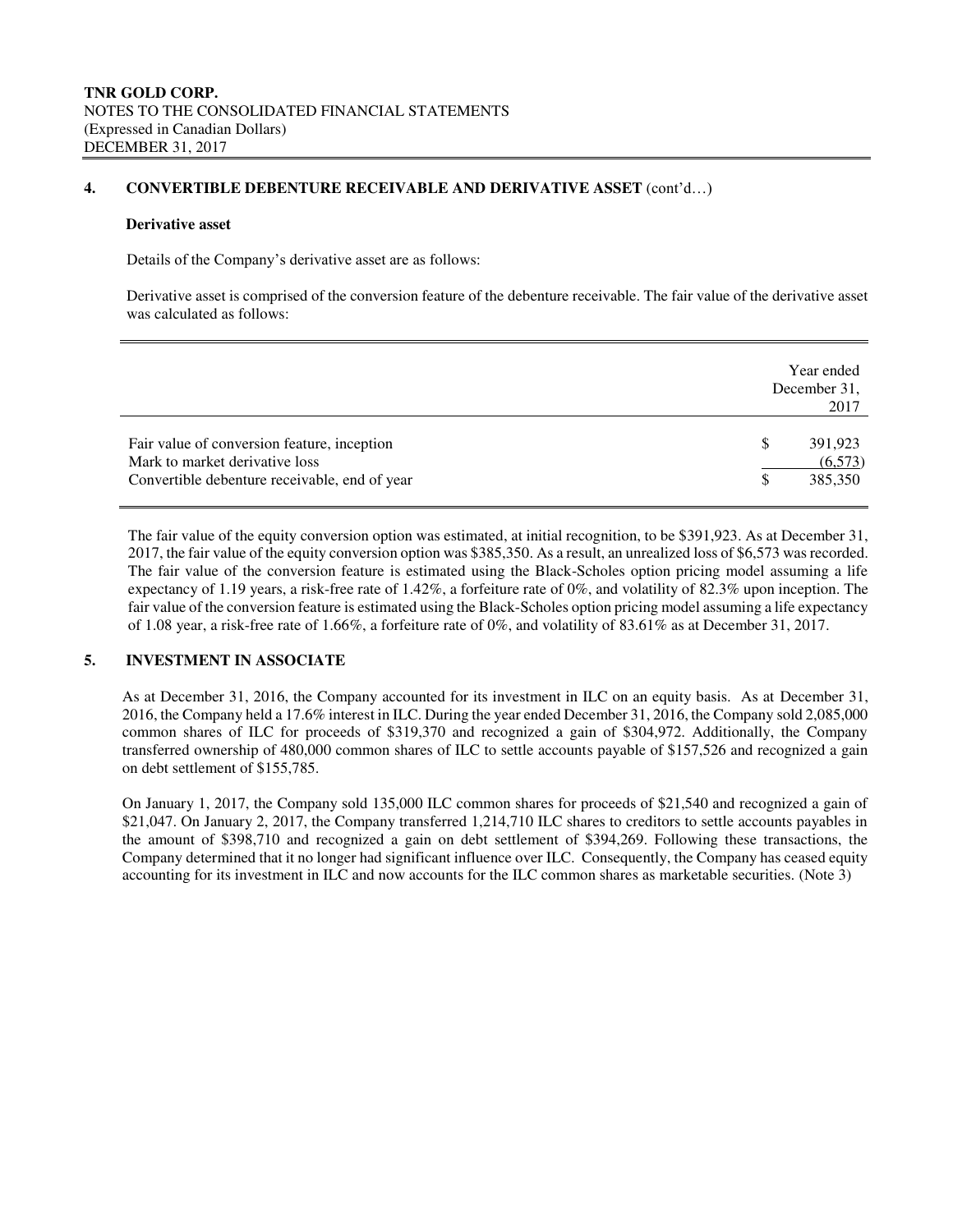## **5.** INVESTMENT IN ASSOCIATE (cont'd...)

Investment in associate is as follows:

|                                                     | Number of ILC<br><b>Shares</b> |    | Investment in<br>Associate |
|-----------------------------------------------------|--------------------------------|----|----------------------------|
| Balance as at December 31, 2015                     | 18,000,000                     | -S | 271,805                    |
| Equity – share-based payments                       |                                |    | 81,004                     |
| Sale of interest in ILC                             | (2,085,000)                    |    | (32, 351)                  |
| ILC shares transferred for debt settlement          | (480,000)                      |    | (5,829)                    |
| Dilution gain                                       |                                |    | 103,250                    |
| Equity – other comprehensive income                 |                                |    | (14,227)                   |
| Equity loss for the year                            |                                |    | (216,219)                  |
| Balance as at December 31, 2016                     | 15,435,000                     | -S | 187,433                    |
| Sale of interest in ILC                             | (135,000)                      |    | (1,639)                    |
| ILC shares transferred for debt settlement          | (1,214,710)                    |    | (14,751)                   |
| Reclassification as marketable securities           | (14,085,290)                   |    | (171, 043)                 |
| Balance as at January 3, 2017 and December 31, 2017 |                                |    |                            |

The table below discloses selected financial information for ILC on a 100% basis.

|                                                                                                                                   | Year ended<br>December 31.<br>2016*          |
|-----------------------------------------------------------------------------------------------------------------------------------|----------------------------------------------|
| Loss for the year<br>Other comprehensive income $(\text{loss})$ – foreign currency translation<br>Comprehensive loss for the year | \$<br>(1,032,724)<br>(65,881)<br>(1,098,605) |
| Total assets<br>Total liabilities<br>Total equity                                                                                 | \$<br>5,888,185<br>3,068,675<br>2,819,510    |

\*Minimal change to financial information of ILC as at January 2, 2017

The Company retains a 1.8% net smelter royalty ("NSR") on ILC's Mariana property in Argentina. ILC maintains a right to repurchase 1.0% of the NSR on the Mariana property of which 0.9% relates to the Company's NSR interest. The Company would receive \$900,000 on execution of the repurchase.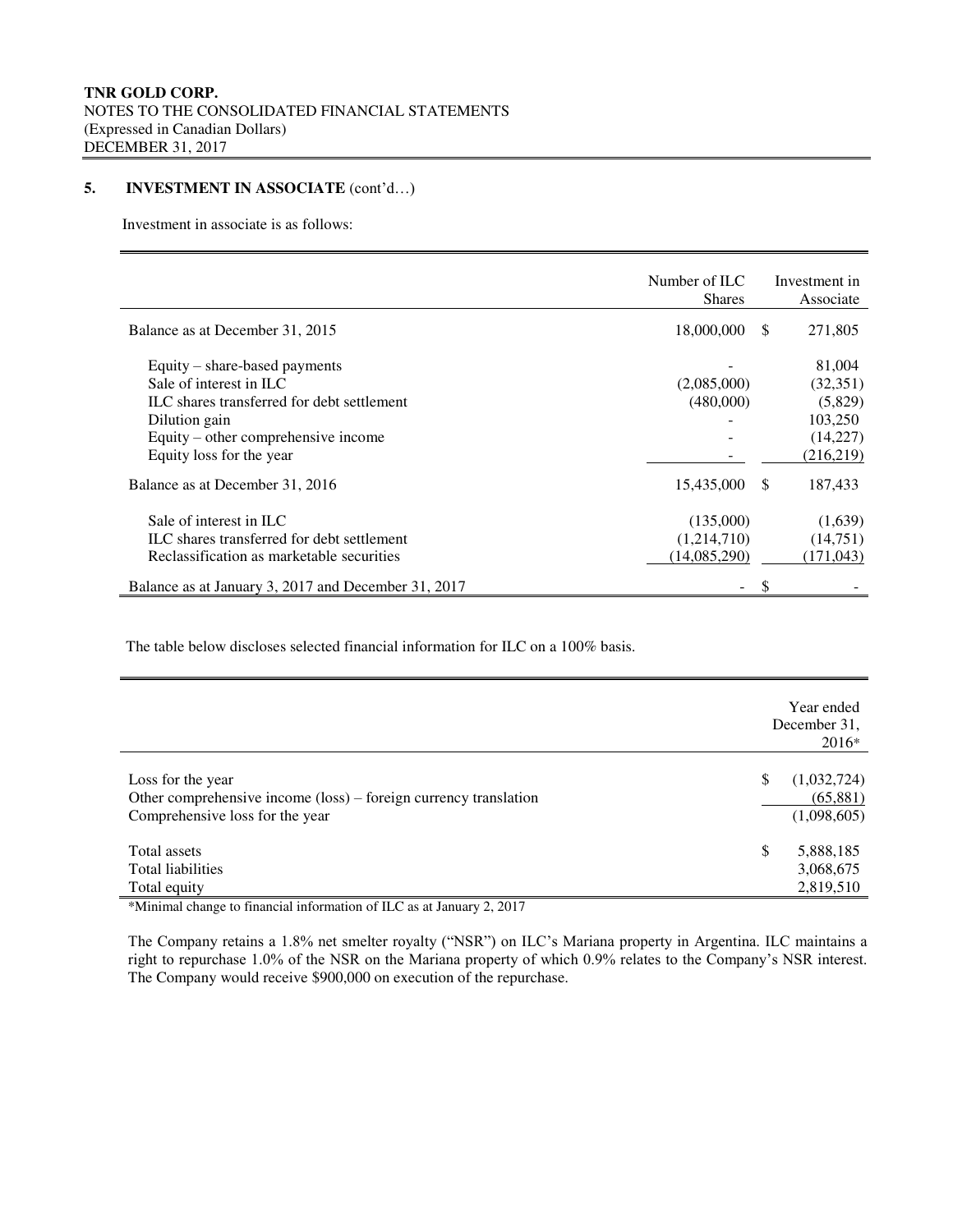## **6. EXPLORATION AND EVALUATION ASSETS**

#### **Title to Mineral Property Interests**

Title to mineral property interests involves certain inherent risks due to the difficulties of determining the validity of certain claims as well as the potential for problems arising from the frequently ambiguous conveyancing history characteristic of many mineral claims. The Company has investigated title to all of its mineral properties and, to the best of its knowledge, title to all of its interests are in good standing. However, this should not be construed as a guarantee of title. The concessions may be subject to prior claims, agreements or transfers and rights of ownership may be affected by undetected defects.

## **Shotgun Gold Project (Alaska)**

The Company, through its 90% controlled subsidiary Bristol Exploration Co. Inc., owns 90% of certain unpatented mineral claims located in the Kuskokwim and Bristol Bay district, Alaska. The Company maintains the claims in good standing.

NovaGold Resources Alaska, Inc. retains a 2% NSR which can be purchased by the Company for US\$5,000,000 any time prior to a production decision being made. A portion of the claims are subject to a 5% net proceeds royalty.

#### **Solitario Properties (Argentina)**

 *Los Azules (Argentina)* 

The Company has an NSR on the Los Azules Project of 0.36%.

## **7. LOAN PAYABLE**

The Company has a restructured loan for an original principal amount of \$3,500,000. The Company granted the following financing benefits to the lender ("Lender"):

- a) A 0.04% NSR on the Los Azules copper project in Argentina (Note 6).
- b) A 0.2% NSR on the Mariana property in Argentina.
- c) 10% equity interest in the shares of Bristol Exploration Co., Inc. that holds the Shotgun property (Note 6).

The loan accrues interest at a rate of 10% per annum. With consideration to the assets transferred to the lender, the effective interest rate is 20% per annum.

The loan and accrued interest is due and payable on or before December 31, 2018 and is secured by a promissory note and general security agreement. The Company is permitted to, without the Lender's consent, sell assets having a value up to \$500,000 per calendar year, to enable the Company to maintain its operations and keep its mineral exploration assets in good standing. Any sale of assets having a value in excess of \$500,000 of combined value within one calendar year requires the Lender's consent. Any sale, in whole or in part, of the Company's NSR on the Los Azules Project, NSR on the Mariana Property and/or the Shotgun Property requires the Lender's consent.

During the year ended December 31, 2017, the Company revised the loan agreement whereby the loan and accrued interest is due and payable on January 31, 2019. No other terms were revised.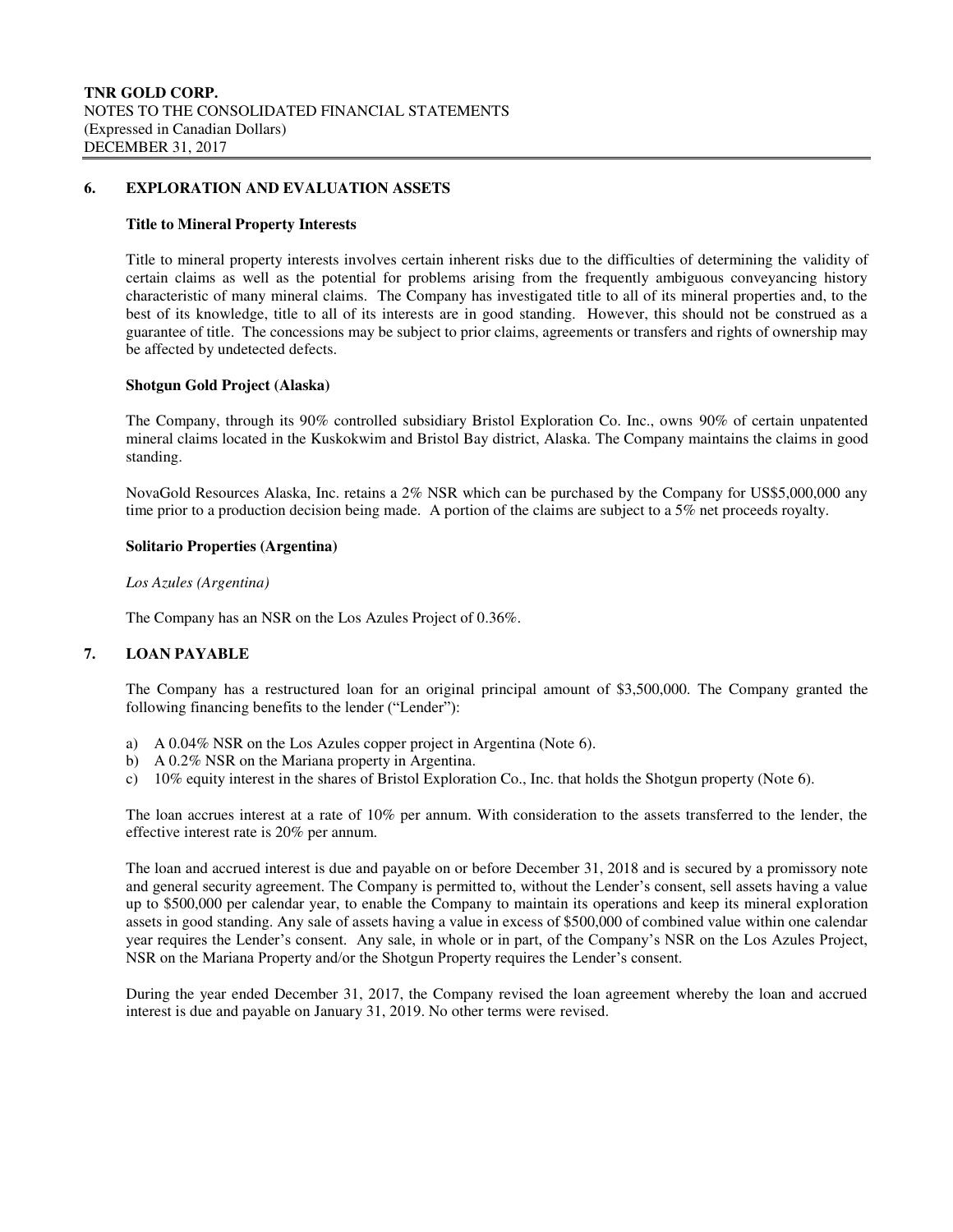## **7. LOAN PAYABLE** (cont'd…)

Balance of carrying value for the loan payable is as follows:

|                                                  | <b>Loan Payable</b>                      |
|--------------------------------------------------|------------------------------------------|
| Balance, December 31, 2015                       | \$<br>3,242,815                          |
| Interest expense                                 | 648,563                                  |
| Balance, December 31, 2016                       | 3,891,378                                |
| Interest expense                                 | 778,275                                  |
| Balance, December 31, 2017                       | \$<br>4,669,653                          |
| Principal<br>Financing costs<br>Interest accrued | \$<br>4,310,449<br>(502, 886)<br>862,090 |
| Balance, December 31, 2017                       | \$<br>4,669,653                          |

## **8. SHAREHOLDERS' DEFICIENCY**

## **Authorized:**

Unlimited common shares without par value

Unlimited class "A" non-voting convertible redeemable shares without par value.

#### **Issued share capital**

During the year ended December 31, 2017, the Company issued 7,200,000 units ("Unit") at a price of \$0.05 per Unit for gross proceeds of \$360,000 of which \$102,703 was a non-cash transaction with ILC which ultimately was converted into a convertible loan receivable (Note 4). Each Unit consists of one common share and one-share purchase warrant. Each warrant is exercisable at a price \$0.05 for a period of five years. The Company paid share issue costs of \$2,386 in connection with the financing.

#### **Warrants**

Warrant transactions are summarized as follows:

|                                                                  | Number<br>of Warrants | Weighted<br>Average<br><b>Exercise Price</b> |  |
|------------------------------------------------------------------|-----------------------|----------------------------------------------|--|
| Balance outstanding, December 31, 2015 and 2016<br><b>Issued</b> | 7,200,000             | - \$<br>0.05                                 |  |
| Balance outstanding and exercisable, December 31, 2017           | 7,200,000             | 0.05                                         |  |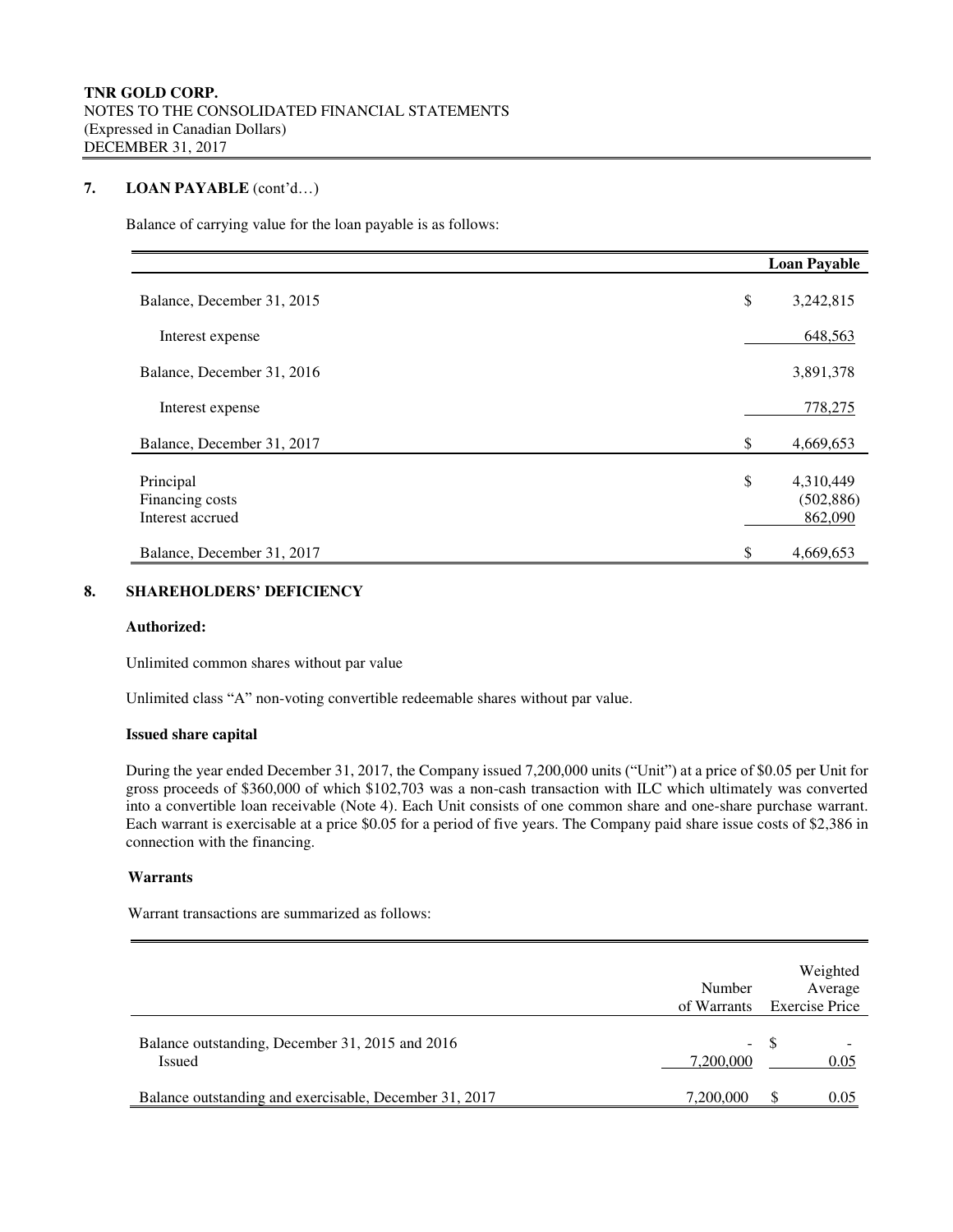## **8. SHAREHOLDERS' DEFICIENCY** (cont'd…)

At December 31, 2017, warrants were outstanding enabling holders to acquire common shares as follows:

| Number<br>of Warrants | Exercise<br>Price | <b>Expiry Date</b> |
|-----------------------|-------------------|--------------------|
| 7,200,000             | 0.05              | November 17, 2022  |

## **Stock options**

The Company has a stock option plan under which it is authorized to grant options to directors, employees and consultants, to acquire up to 10% of the issued and outstanding common stock. The exercise price of each option is based on the market price of the Company's stock on the closing trading price preceding the date of grant. The options can be granted for a maximum term of 10 years and vest as determined by the board of directors.

Stock option transactions are summarized as follows:

|                                                        | Number<br>of Options                    | Weighted<br>Average<br><b>Exercise Price</b> |
|--------------------------------------------------------|-----------------------------------------|----------------------------------------------|
| Balance outstanding, December 31, 2015                 | 11,375,000                              | \$<br>0.08                                   |
| Granted<br>Exercised<br>Cancelled                      | 5,300,000<br>(2,000,000)<br>(2,725,000) | 0.06<br>0.05<br>0.10                         |
| Balance outstanding, December 31, 2016                 | 11.950.000                              | <sup>\$</sup><br>0.07                        |
| Granted<br>Cancelled                                   | 12,200,000<br>(8,950,000)               | 0.05<br>0.07                                 |
| Balance outstanding and exercisable, December 31, 2017 | 15,200,000                              | \$<br>0.05                                   |

As at December 31, 2017, the following incentive stock options are outstanding:

| Number<br>of Options | Exercise<br>Price | <b>Expiry Date</b> |  |
|----------------------|-------------------|--------------------|--|
| 1,550,000            | \$<br>0.05        | June 13, 2019      |  |
| 3,050,000            | 0.06              | July 20, 2021      |  |
| 1,400,000            | 0.05              | October 12, 2021   |  |
| 6,700,000            | 0.05              | August 15, 2022    |  |
| 2,500,000            | 0.055             | December 7, 2022   |  |
| 15,200,000           |                   |                    |  |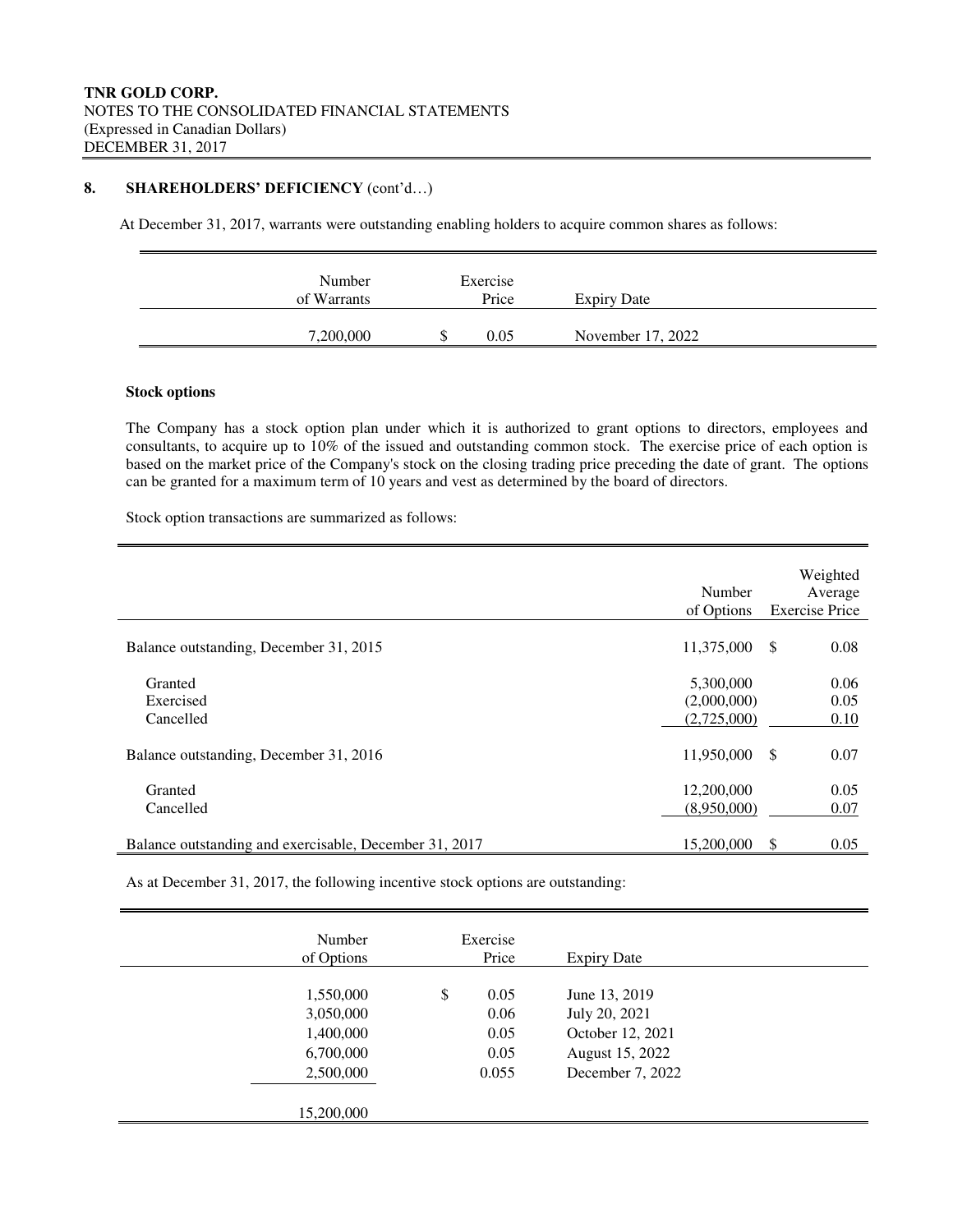## **8. SHAREHOLDERS' DEFICIENCY** (cont'd…)

#### **Share-based payments**

During the year ended December 31, 2017, the Company granted 3,000,000, 6,700,000 and 2,500,000 (2016 – 5,300,000) stock options to directors, officers and consultants of the Company at an exercise price of \$0.05 (2016 - \$0.05), \$0.05 and \$0.055 per common share respectively. The Options are exercisable for a period of 5 years and will vest and be exercisable one-year from the date of grant. The fair value per option calculated using the Black-Scholes option-pricing model was \$0.04, \$0.05 and \$0.05. Total share-based payment expense recognized in profit or loss for the year ended December 31, 2017 was \$229,408 (2016 - \$286,550).

The following weighted average assumptions were used for the Black-Scholes option-pricing model valuation of stock options granted during the year:

|                                | 2017     | 2016     |
|--------------------------------|----------|----------|
| Risk-free interest rate        | $0.94\%$ | $0.68\%$ |
| Expected life of options       | 5 years  | 5 years  |
| Expected annualized volatility | 147.97%  | 146.97%  |
| Dividend yield                 | $0\%$    | $0\%$    |

## **9. RELATED PARTY TRANSACTIONS**

Key management personnel consists of directors, officers and companies controlled by them.

## **Management Compensation and other related party transactions**

During the years ended December 31, 2017 and 2016, the Company entered into transactions with key management personnel as follows:

| Transaction                     | Relationship                              |   | 2017     | 2016    |
|---------------------------------|-------------------------------------------|---|----------|---------|
| Management fees                 | A company controlled by a former director | S | 3,500 \$ | 78,000  |
| Management fees                 | A company controller by a former officer  |   | 3,500    |         |
| Management fees                 | Director and executive officer            |   | 36,000   |         |
| Administration fees             | Spouse of a former director               |   | 2.000    | 12,000  |
| Administration fees (Argentina) | Officer of a subsidiary                   |   | 29,496   | 16,500  |
| Consulting fees                 | A company controlled by a former officer  |   | 6.000    | 54,000  |
| Consulting fees                 | A company controlled by an officer        |   | 36,000   | 36,000  |
| Consulting fees                 | Director                                  |   |          | 78,000  |
| Consulting fees                 | Director                                  |   | 11,000   |         |
| Consulting fees                 | Former officer                            |   | 4,780    |         |
| Directors' fees                 | Directors of the Company                  |   | 30,000   | 18,000  |
| Rent (office)                   | Private company with a former director in |   | 2,000    | 20,400  |
|                                 | common                                    |   |          |         |
| Stock based compensation        | Directors and officers                    |   | 202,538  | 270,330 |
|                                 |                                           | Φ | 366,814  | 583,230 |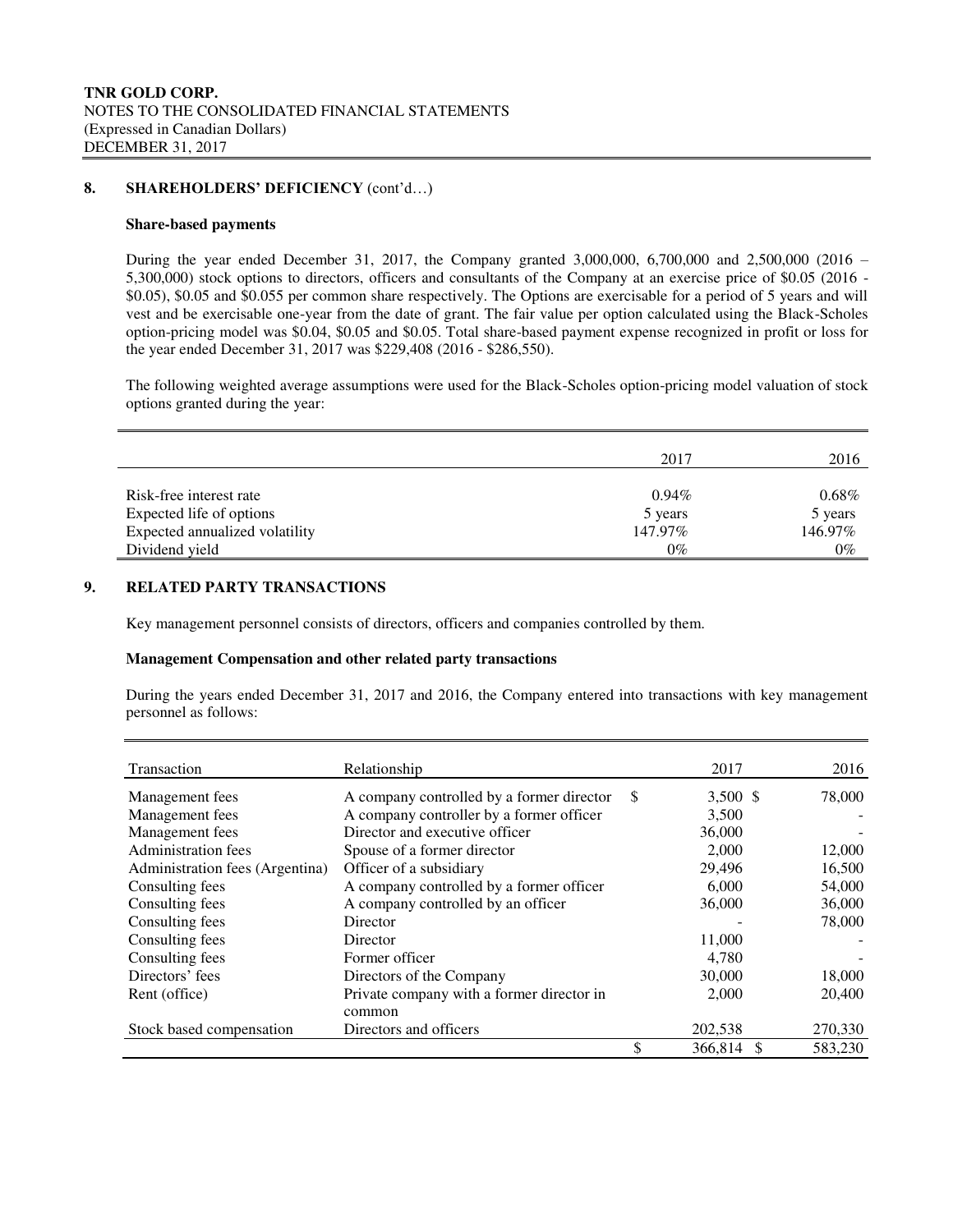## **9. RELATED PARTY TRANSACTIONS** (cont'd…)

Accounts payable and accrued liabilities include amounts due to directors, officers and former directors and officers at December 31, 2017 of \$76,698 (December 31, 2016 - \$592,671). With the exception of the short-term promissory note described below, all amounts are non-interest bearing and have no formal terms of repayment.

Included in accounts payable and accrued liabilities as at December 31, 2017 and December 31, 2016 is a short-term promissory note payable to a director of the Company's subsidiary. The promissory note has a principal balance of US\$25,000 which accrues interest at a rate of 12% per annum. The promissory note was granted with respect to the termination of a formal compensation arrangement with the Director.

During the year ended December 31, 2017, the Company transferred ownership of 1,214,710 (2016 – 480,000) common shares of ILC to directors, officers and former directors and officers of the Company to settle accounts payable of \$398,710 (2016 - \$157,526) and recognized a gain on debt settlement of \$394,269 (2016 - \$ 155,785).

During the year ended December 31, 2017, the Company granted  $10,575,000$  (2016 – 5,000,000) stock options to directors and officers of the Company at a value of \$461,414 (2016 - \$270,330). Total share-based payment expense recognized in profit or loss for the year ended December 31, 2017 was \$202,538 (2016 - \$270,330).

## *Commitments - Consulting agreements*

The Company has entered into consulting agreements with two officers of the Company for the provision of consulting services at a current cost of \$72,000 and \$90,000 per annum respectively. The agreements renew annually at the discretion of the Company's compensation committee. If either of the agreements are terminated without cause, the Company is required to pay a lump sum equal to the greater of (a) one months' fees for each year the consultant has acted on behalf of the Company and (b) twelve months' worth of fees. Should the Company be subject to a change in control and the consultant terminated without cause, the Company must pay an amount equal to three times the prior twelve months gross pay.

## *Commitments - Bonus*

In the event the Company completes the sale of its subsidiary Compania Minera Solitario de Argentina S.A. ("Solitario") or its NSR on the Los Azules Project, a bonus of up to US\$200,000 is payable to a Director of Solitario. The bonus is calculated as 0.5% of net proceeds received by the Company in the aforementioned transaction.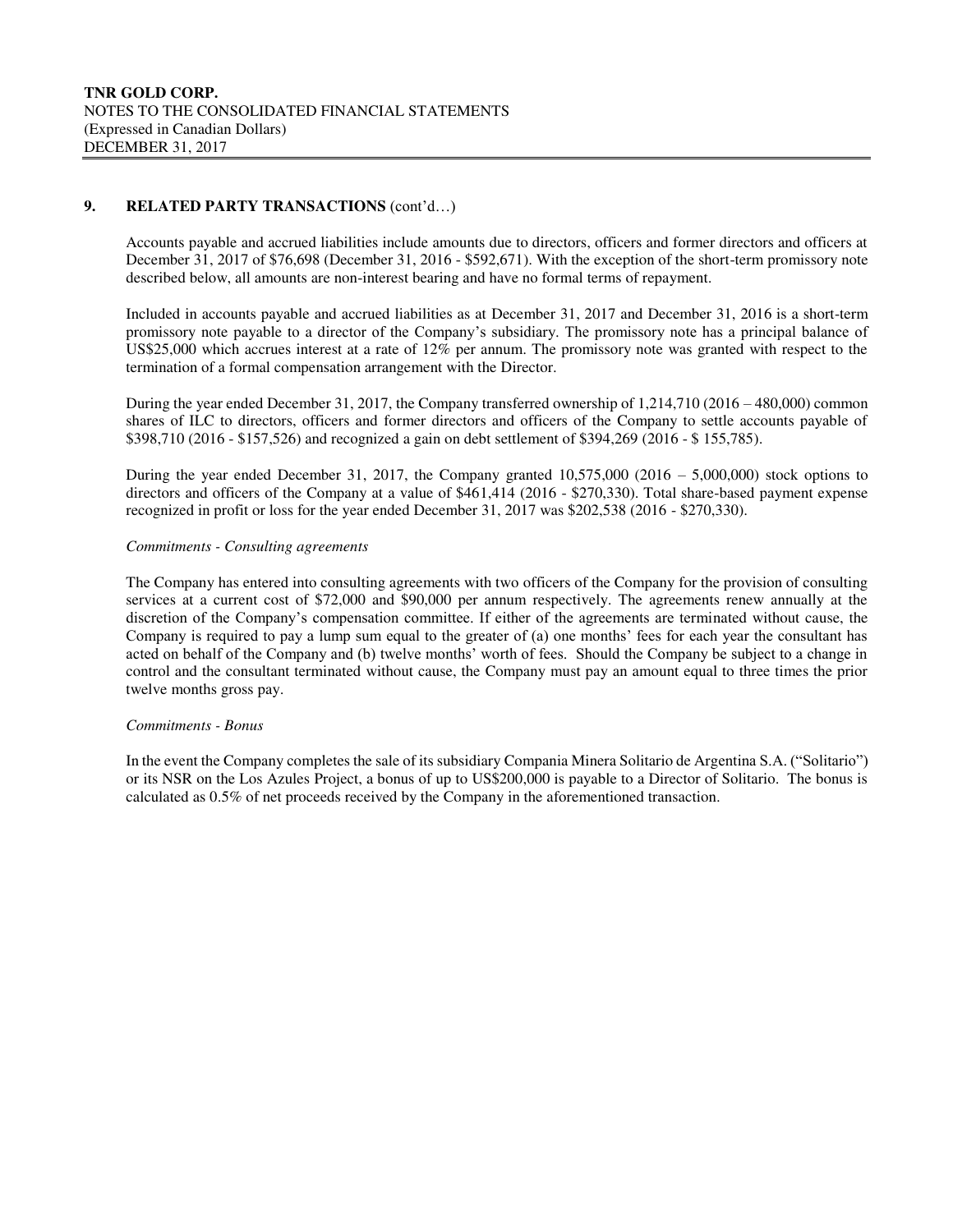## **10. INCOME TAXES**

A reconciliation of income taxes (recovery) at statutory rates with the reported taxes for the year ended December 31 is as follows:

|                                                                                                                                                                                                                                                                                                        |    | 2017                                                                     |     | 2016                                                           |
|--------------------------------------------------------------------------------------------------------------------------------------------------------------------------------------------------------------------------------------------------------------------------------------------------------|----|--------------------------------------------------------------------------|-----|----------------------------------------------------------------|
| Loss before income taxes                                                                                                                                                                                                                                                                               | S  | (1,141,577)                                                              | \$. | (1,194,812)                                                    |
| Expected income tax (recovery)<br>Non-deductible and other items<br>Changes in statutory, foreign tax, foreign exchange rates and other<br>Expiry of non-capital losses<br>Adjustment to prior years provision versus statutory tax returns<br>Change in unrecognized deductible temporary differences | \$ | 298,000<br>(285,000)<br>967,000<br>1,373,000<br>(170,000)<br>(2,183,000) |     | (310,000)<br>67,000<br>97,000<br>40,000<br>(95,000)<br>201,000 |
| Income tax recovery                                                                                                                                                                                                                                                                                    | S  |                                                                          |     |                                                                |

In September 2017, the British Columbia (BC) Government proposed changes to the general corporate income tax rate to increase the rate from 11% to 12% effective January 1, 2018 and onwards. This change in tax rate was substantively enacted on October 26, 2017. The relevant deferred tax balances have been remeasured to reflect the increase in the Company's combined Federal and Provincial (BC) general corporate income tax rate from 26% to 27%

The significant components of the Company's deferred tax assets that have not been set up are as follows:

|                                               |   | 2017       |     | 2016       |
|-----------------------------------------------|---|------------|-----|------------|
| Deferred income tax assets:                   |   |            |     |            |
| Exploration and evaluation assets             | S | 6,431,000  | \$. | 7,268,000  |
| Property and equipment                        |   | 16,000     |     | 75,000     |
| Other deferred tax assets                     |   | 14,000     |     | 22,000     |
| Non-capital losses carry forwards             |   | 4,396,000  |     | 5,675,000  |
|                                               |   |            |     |            |
| Net deferred income tax assets not recognized |   | 10,857,000 | S   | 13,040,000 |

No deferred tax asset has been recognized in respect of the above because the amount of future taxable profit that will be available to realize such assets is not probable.

The Company has approximately \$15,130,000 in non-capital losses for Canadian income tax purposes, \$801,000 for United States income tax purposes and \$734,000 for Argentinean income tax purposes. These losses, if not utilized, will expire for Canada and the United States through 2037 and for Argentina through 2022.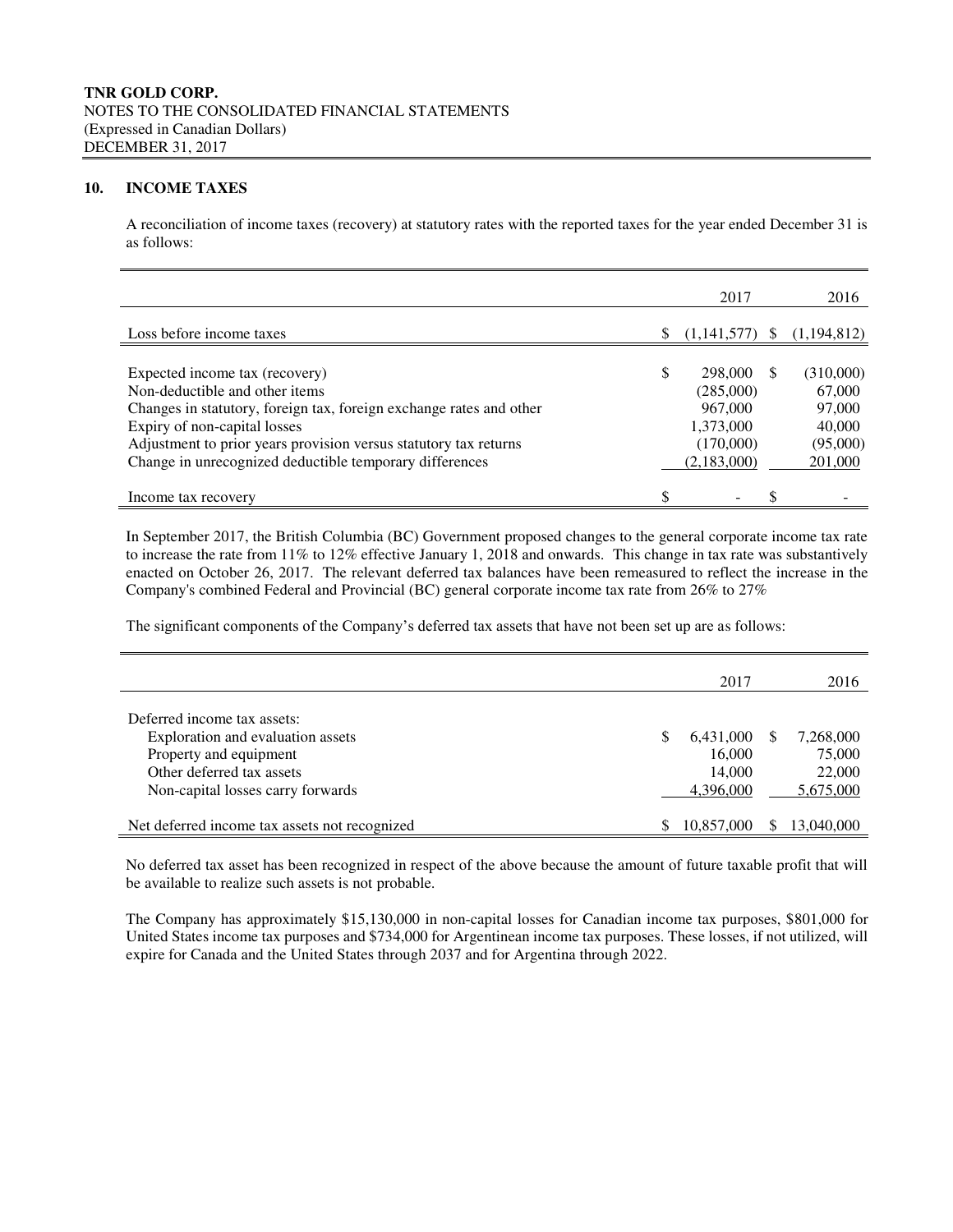## **11. SUPPLEMENTAL DISCLOSURES WITH RESPECT TO CASH FLOWS**

Significant non-cash transactions during the years ended December 31, 2017 and 2016:

|                                                                | 2017       | 2016 |
|----------------------------------------------------------------|------------|------|
| Settlement of debts by issuance of 1,214,710 ILC common shares | 398,710 \$ |      |

See notes 3,5, and 8**.** 

## **12. CAPITAL MANAGEMENT**

The Company's capital structure consists of shareholders' deficiency. The Company's objective when managing capital is to maintain adequate levels of funding to support the development of its businesses and maintain the necessary corporate and administrative functions to facilitate these activities. This is done primarily through equity financing, selling assets, and incurring debt. Future financings are dependent on market conditions and there can be no assurance the Company will be able to raise funds in the future. There were no changes to the Company's approach to capital management during the period. The Company is not subject to externally imposed capital requirements other than as disclosed in Note 7. The Company does not have adequate sources of capital to complete its exploration plan, current obligations and ultimately the development of its business over the long term, and will need to raise adequate capital by obtaining equity financing, selling assets and/or incurring debt. The Company may raise additional debt or equity financing in the near future to meet its current obligations.

## **13. RISK MANAGEMENT AND FINANCIAL INSTRUMENTS**

## **Financial instruments**

Financial assets and liabilities are classified in the fair value hierarchy according to the lowest level of input that is significant to the fair value measurement. Assessment of the significance of a particular input to the fair value measurement requires judgement and may affect placement within the fair value hierarchy levels. The hierarchy is as follows:

- Level 1: quoted prices (unadjusted) in active markets for identical assets or liabilities.
- Level 2: inputs other than quotes prices included in Level 1 that are observable for the asset or liability, either directly (i.e., as prices) or indirectly (i.e., derived from prices).
- Level 3: inputs for the asset or liability that are not based on observable market data (unobservable inputs).

The carrying value of cash, receivables and accounts payable and accrued liabilities approximates fair value due to the short-term nature of the financial instruments. Cash and marketable securities are classified as fair value through profit or loss and measured at fair value using level 1 inputs. The carrying value of the derivative asset is classified through profit or loss and measured at fair value using level 2.

Loan payable is measured at amortized cost. Fair value of long-term debt is estimated using discounted cash flow analysis based on the borrowing rate for similar borrowing arrangements.

#### **Risk management**

The Company is exposed to various financial instrument risks and assesses the impact and likelihood of this exposure. These risks include, credit risk, currency risk, interest rate risk and liquidity risk. Where material, these risks are reviewed and monitored by the Board of Directors.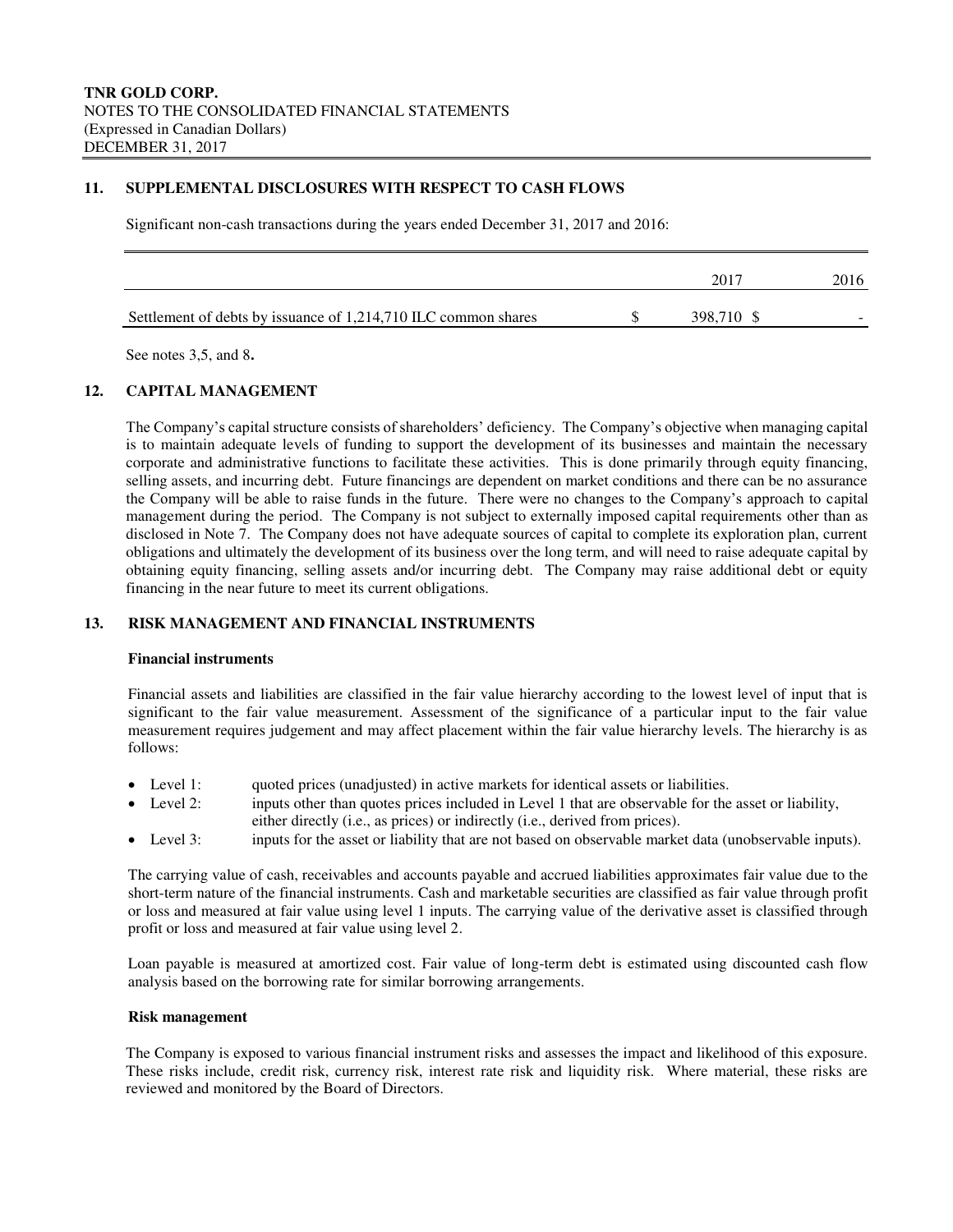## 13. RISK MANAGEMENT AND FINANCIAL INSTRUMENTS (cont'd...)

#### **Risk management** (cont'd…)

#### *Credit risk*

Credit risk is the risk of potential loss to the Company if the counterparty to a financial instrument fails to meet its contractual obligations. The Company's credit risk is primarily attributable to its liquid financial assets including cash and receivables. The Company limits its exposure to credit risk on liquid financial assets through maintaining its cash with high-credit quality financial institutions. Receivables mainly consist of GST receivable due from the government of Canada.

#### *Currency risk*

The Company's operations are in Argentina, Canada and the United States. The international nature of the Company's operations results in foreign exchange risk as transactions are denominated in foreign currency.

The Company's operating expenses are incurred primarily in Canadian dollars, and its liabilities are denominated primarily in Canadian dollars, or US dollars. Consequently, the Company's exploration programs in the US are subject to currency fluctuations. The fluctuation of the Canadian dollar will, consequently, have an impact upon the reported profitability of the Company and may also affect the value of the Company's assets and liabilities.

The Company has not entered into any agreements or purchased any instruments to hedge possible currency risks at this time.

#### *Interest rate risk*

The Company's exposure to interest rate risk arises from the interest rate impact on cash. The Company's practice has been to invest cash at floating rates of interest, in order to maintain liquidity, while achieving a satisfactory return for shareholders. There is minimal risk.

The Company has debt instruments and is therefore exposed to risk in the event of interest rate fluctuations. The Company has not entered into any interest rate swaps or other financial arrangements that mitigate the exposure to interest rate fluctuations.

## *Liquidity risk*

Liquidity risk is the risk that the Company will not be able to meet its obligations associated with its financial liabilities. The Company has historically relied upon equity financings, short-term debt and the optioning of its mineral properties to other mining entities to satisfy its capital requirements and will continue to depend heavily upon these financing activities. All of the Company's accounts payable and accrued liabilities have contractual maturities of 30 days or due on demand and are subject to normal trade terms. The loan matures on January 31, 2019. The Company is exposed to risk that it will encounter difficulty in satisfying liabilities on maturity. The loan is secured by a promissory note and general security agreement.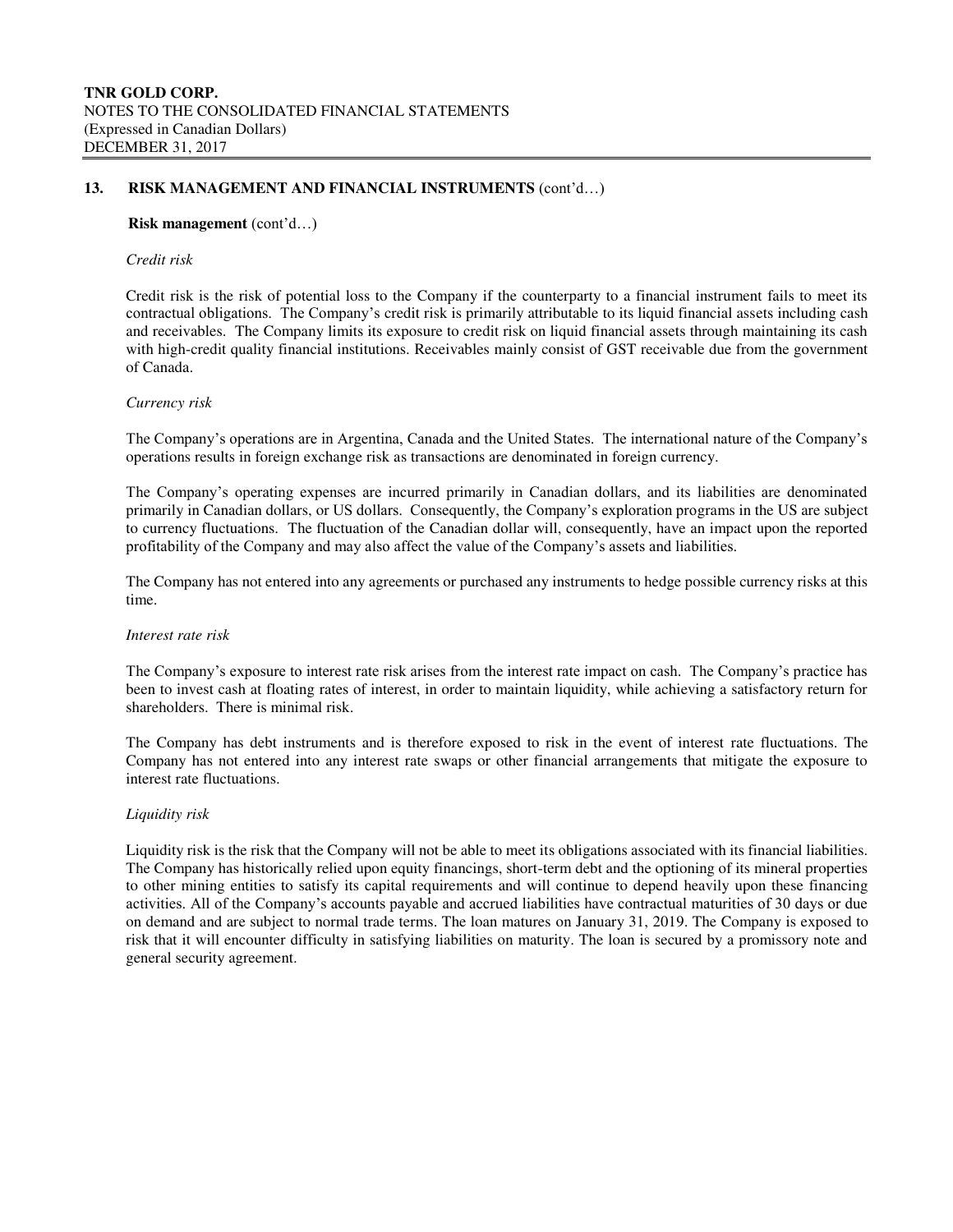## **13. RISK MANAGEMENT AND FINANCIAL INSTRUMENTS** (cont'd…)

#### **Risk management** (cont'd…)

#### *Liquidity risk* (cont'd…)

There can be no assurance the Company will be able to obtain required financing in the future on acceptable terms. The Company will need additional capital in the future to finance exploration properties, such capital to be derived from the exercise of outstanding stock options, the completion of other equity financings and or optioning its mineral property to other mining entities. The Company has limited financial resources, has no source of operating income and has no assurance that additional funding will be available to it for future exploration and development of projects, although the Company has been successful in the past in financing its activities through the previously mentioned financing activities. The ability of the Company to arrange additional financing in the future will depend, in part, on the prevailing capital market conditions and exploration success. In recent years, the securities markets have experienced wide fluctuations in price which have not necessarily been related to the operating performance, underlying asset values or prospects of such companies. There can be no assurance that continual fluctuations in price will not occur. Any quoted market for the common shares may be subject to market trends generally, notwithstanding any potential success of the Company in creating revenue, cash flows or earnings.

The Company may benefit from royalty arrangements in projects if they come to production. These projects have not yet reached development. There is a risk that planned projects could be delayed or not yield as much as expected, and if so this will affect the Company's anticipated cash flows, requiring the shortfall to be financed. In addition, the Company has the ability to sell assets of up to \$500,000 without consultation with its lender of the loan payable. The Company will consider divesting of shares in ILC to provide financial resources.

## *Price Risk*

The Company is exposed to price risk with respect to commodity and equity prices. Equity price risk is defined as the potential adverse impact on the Company's earnings due to movements in individual equity prices or general movements in the level of the stock market. Commodity price risk is defined as the potential adverse impact on earnings and economic value due to commodity price movements and volatilities. The Company closely monitors the commodity prices of precious metals, individual equity movements and the stock market to determine the appropriate course of action to be taken by the Company.

The Company's marketable securities amounting to \$1,538,532 are subject to fair value fluctuations. As at December 31, 2017, if the fair value of the Company's marketable securities had decreased/increased by 10% with all other variables held constant, loss and comprehensive loss for the year ended December 31, 201 would have been approximately \$145,000 higher/lower. Similarly, as at December 31, 2017, reported equity would have been approximately \$145,000 lower/higher as a result of a 10% decrease/increase in the fair value of the Company's marketable securities.

## **14. SEGMENTED INFORMATION**

The Company operates in one business segment which is the acquisition and exploration of mineral properties and royalties. The geographic distribution of exploration and evaluation assets is disclosed in Note 6.

## **15. COMMITMENTS AND CONTINGENCY**

The Company is aware of an ongoing investigation by the Argentine Central Bank related to an alleged error in certain compliance filings made in Argentina. The outcome of the investigation is uncertain. The Company has completed the requisite filings and is working to resolve the investigation.